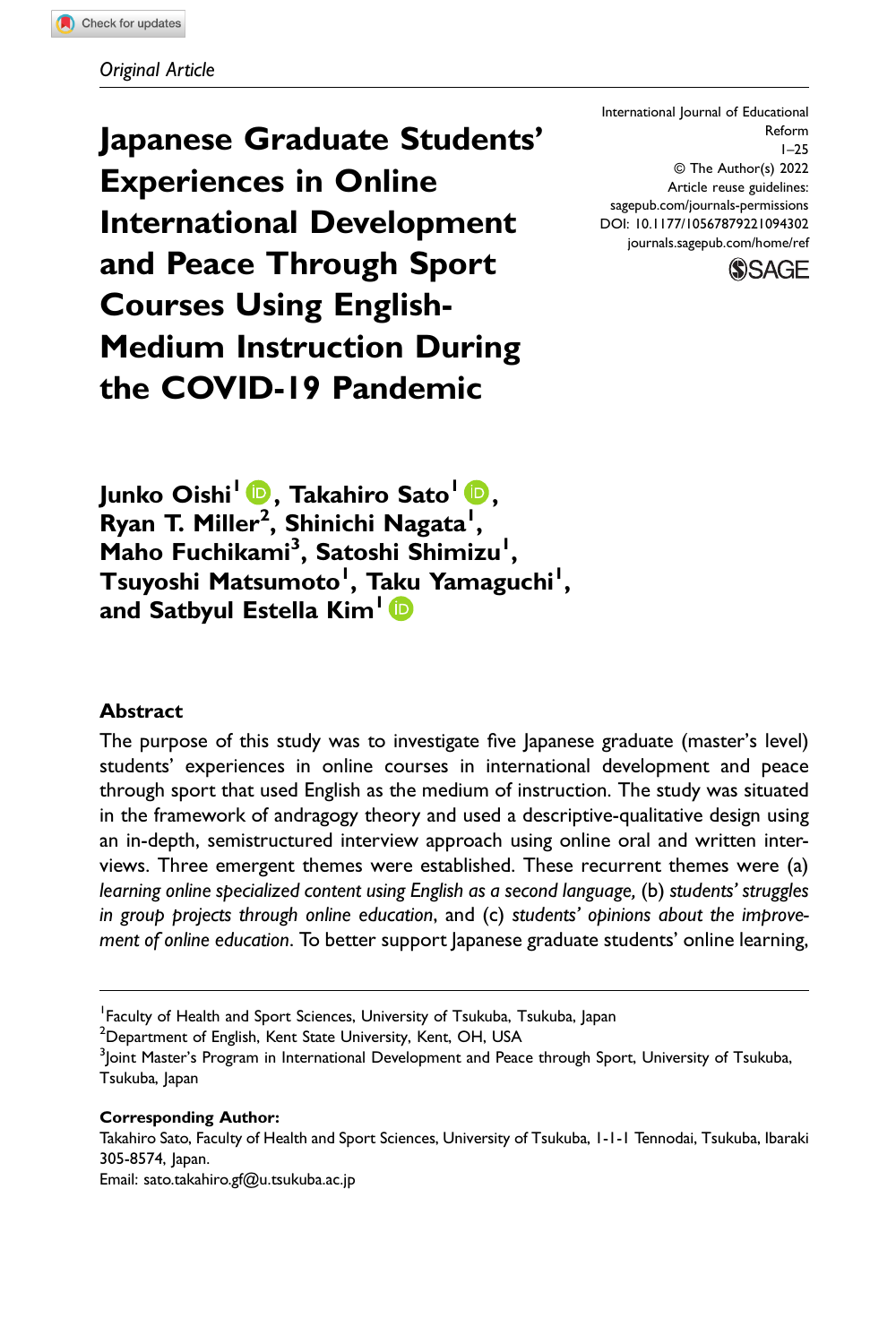this study encourages academic departments, administrators, and faculty to better design appropriate courses and online activities. This will contribute to a greater appreciation for the richness of sports development and peace and to increasing the availability of meaningful academic and social experiences for graduate students at Japanese universities.

### Keywords

online education, international development and peace through sport, andragogy, English mediated instruction, COVID-19

## Introduction

The influence of the global crisis linked to the COVID-19 pandemic has gone far beyond the public health sphere and has deeply challenged the fabric of our modern society. Structural questions have emerged which have affected a wide range of sectors. Education has been no exception, with no less than 188 countries around the world shutting down all schools, including institutions of higher education, affecting the lives of almost 1.6 billion children, youth, and their families (UNICEF, 2020). Although closing colleges and universities appeared necessary to slowdown the epidemic and protect students and those surrounding them, it also disrupted their learning process. The COVID-19 pandemic has posed significant challenges in the day-to-day activities of higher education. Many college students around the world were forced to move to distance (or remote) learning from home using a variety of technologies including computers, television, radio, and paper, or alternative approaches that schools quickly implemented to remain connected (Burke, 2020). In Japan, for example, very few colleges and universities had online courses before the COVID-19 pandemic. Many professors and students had little to no experience with online teaching and learning prior to the pandemic (The Mainichi, 2020).

Aside from the influence of the COVID-19 pandemic, the growth of online learning around the world during the last decade has been remarkable. Online learning is defined as institution-based formal education where the students' learning group is physically separated and where interactive telecommunication systems are used to connect learners, resources, and instructors (Schlosser & Simonson, 2009). Online courses are a popular form of education being adopted at both undergraduate and graduate levels in higher education and have been found to offer a distinctly different experience than face-to-face learning. Effective online education is not simply a matter of adapting the structure and modes of interaction of a face-to-face classroom environment to an online platform (Gorsky & Blau, 2009). Rather, cognitive expectations, instructional choices, and support practices need to be carefully reconsidered with recognition of the complexity of issues (Peters, 2003). For example, part of the challenge of online education is for students and instructors to become comfortable in the virtual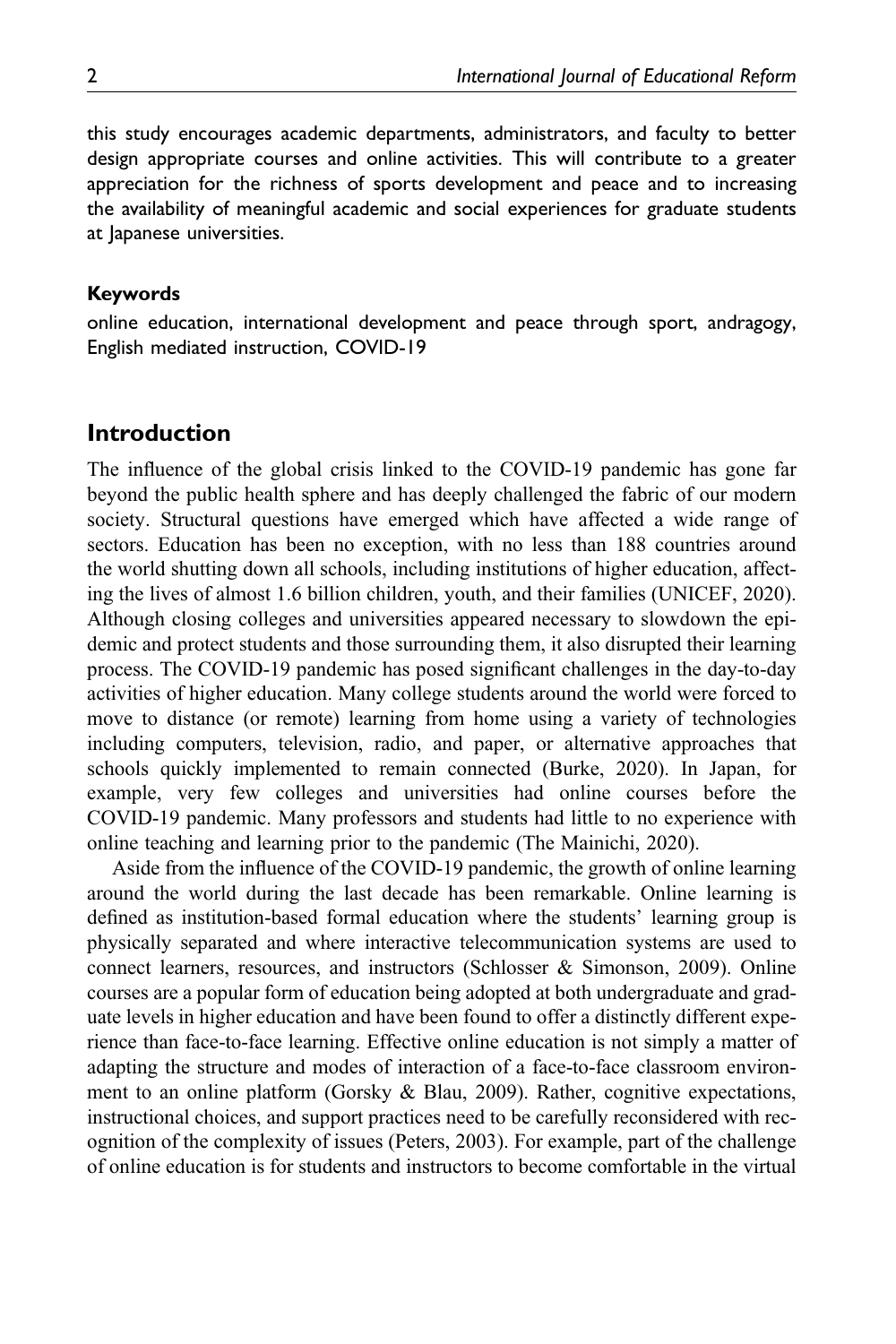educational milieu. In face-to-face courses, students and course instructors have a clear sense of the roles that both should play based on their previous educational experiences (Rice & Carter, 2015). However, when the domain of the class moves online, course instructors and students are left to determine their new roles (e.g., online mentors; independent learners) and how to perform those roles within the online space (Anderson et al., 2001).

Ideally, online courses are centered on a set of student tasks (e.g., lectures, projects, and assignments) that constitute student learning experiences, both independent and collaborative, and that provide mastery of course objectives (Carr-Chellman & Duchastel, 2000). Despite dramatic growth in online education in various academic areas in kinesiology (Bryan, 2014), including international development and peace through sports programs, there is a lack of research examining the effectiveness of online instruction, and guidelines for developing and implementing an appropriate educational experience for graduate students enrolled in online courses are limited.

#### International Development and Peace Through Sport

Sport for development and peace (SDP) refers to the intentional use of sport, physical activity, and play to attain specific development and peace objectives, including, most notably, the Millennium Development Goals (MDGs) (United Nations, 2003, 2020). Since 2003, a large number of SDP programs have emerged in communities and universities around the world (Blom et al., 2015). Successful SDP graduate programs allow graduate students to develop their skills to successfully navigate unpredictable scenarios, evaluate each situation by providing clear and concise communication, act to correct miscommunication, and be as flexible as possible while remaining focused on the primary purpose of that specific activity (Blom et al., 2015). Examples of course contents of SDP programs are sport for development and peace, global physical education, disability sport, international sport policy studies, project management, research project management, and health promotion. Effective programs identify individual and community needs, solve issues and concerns, and achieve goals and objectives of sport for development. These programs embody the best values of the sport while upholding the quality and integrity of the sports experience. Strong SDP programs combine sport and play with other non-sport components (e.g., recreation) to enhance their effectiveness (Blom et al., 2015). They are delivered in an integrated manner with other local, regional, and national development and peace initiatives so that the programs mutually reinforce each other. Programs seek to empower participants and communities by engaging them in the design and delivery of activities, building local capacity, adhering to generally accepted principles of transparency and accountability, and pursuing sustainability through collaboration, partnerships, and coordinated action.

In 2016, two Japanese public universities established a joint master's program in International Development and Peace through Sport (see [https://tkjids.taiiku.tsukuba.](https://tkjids.taiiku.tsukuba.ac.jp/) [ac.jp/\)](https://tkjids.taiiku.tsukuba.ac.jp/). This program aims to educate students who will contribute to solving social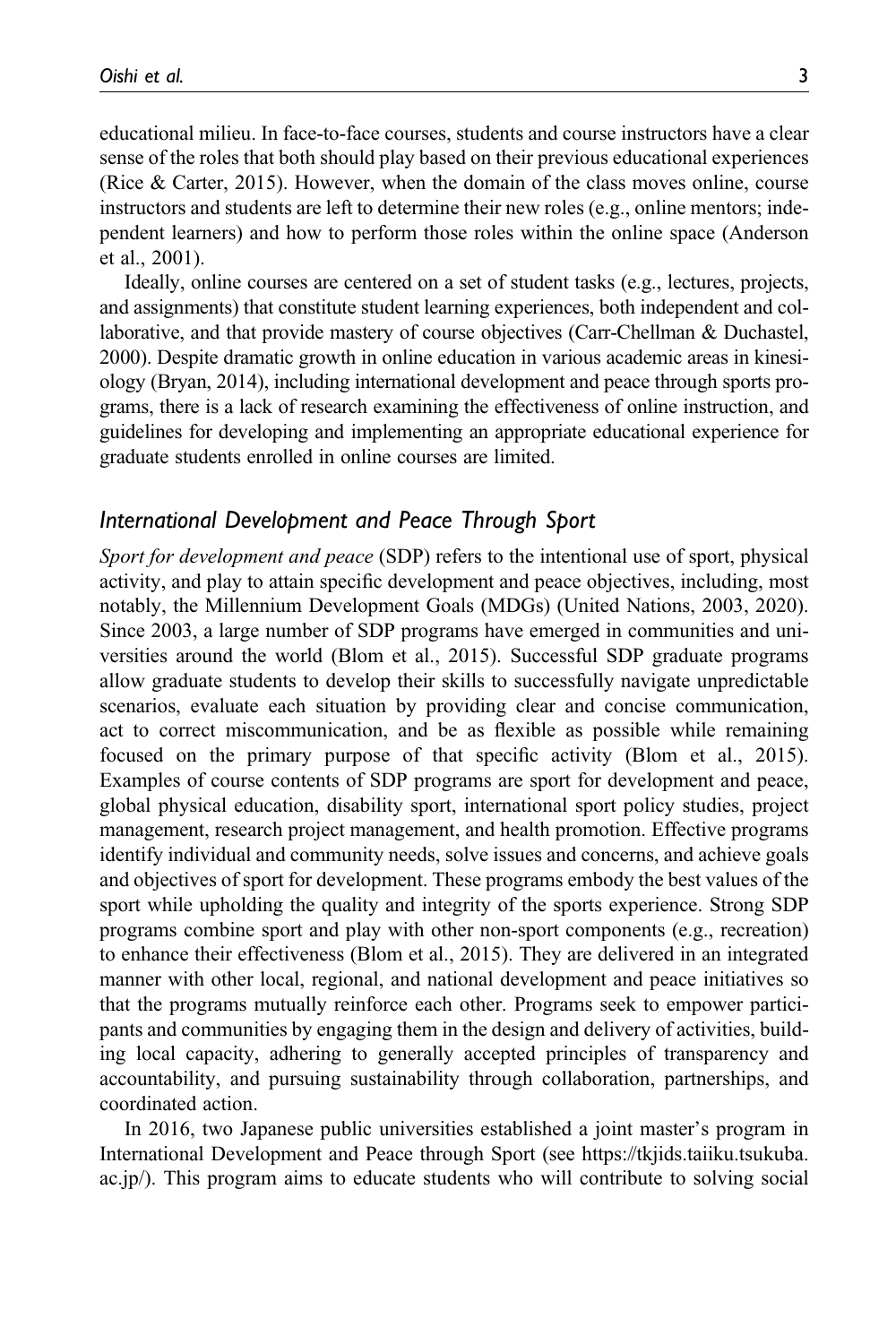issues using sport as a tool for development and peace. It actively provides an innovative academic program in English, which allows students to develop practical competence in international development and peace through sport.

# English-Medium Instruction Degree Programs in Japanese Universities

In Japan, the number of universities offering degree programs using English as the medium of instruction (EMI) has doubled in the past 20 years (MEXT, 2017). More specifically, 305 universities (representing more than 40% of all universities in Japan) offered some EMI courses in 2015 (MEXT, 2017). Japan has been facing the challenges of a declining gross domestic product (GDP) and a low population growth rate, leading more universities in Japan to develop EMI degree programs to increase international competitiveness and attract students from other countries (Brown, 2014). However, although the prevalence of EMI programs has been rapidly increasing in Japan, teaching content in English is still a challenging task for many Japanese professors, who may struggle to demonstrate how to use English as an instrument rather than a subject and may have difficulty adjusting the course content to match the levels of students' English language proficiency (Alfehaid, 2018; Miller & Pessoa, 2017). They face additional challenges in guiding graduate students' academic English abilities, increasing students' knowledge of different academic disciplines, and preparing them to take part in the international community (Wanphet & Tantawy, 2018). Dearden (2014) reports four issues that make EMI implementation difficult in many countries, including Japan: (a) there is a shortage of linguistically qualified lecturers; (b) there are no stated expectations of English language proficiency; (c) there appear to be few pedagogical guidelines, which may lead to ineffective EMI teaching and learning; and (d) there are few education or professional development programs that prepare lecturers how to teach EMI courses. Therefore, Japan needs to adopt policies to become more internationally oriented (Bradford, 2016).

In recent years, the Japanese government has introduced various initiatives, such as CAMPUS Asia 2010 (Brown, 2018) and the Strategic Fund for Establishing International Headquarters in Universities, in order to increase the international competitiveness of its higher education system. EMI programs both encourage Japanese students to study abroad and recruit top international students to Japan. There has been a growing awareness of the need for students to study abroad to gain international experience, learn another language, and develop cross-cultural communication skills that enhance their global employability (Sauzier-Uchida, 2017). Because sport is used in a wide range of situations to serve development and peacebuilding efforts as part of the educational practices of individual development, gender equality, social integration, and health promotion and disease prevention (Gadais, 2019), the International Development and Peace through Sport program were developed as an opportunity to gain graduate (master or doctoral) degrees in English. The International Development and Peace through Sport program trains graduate students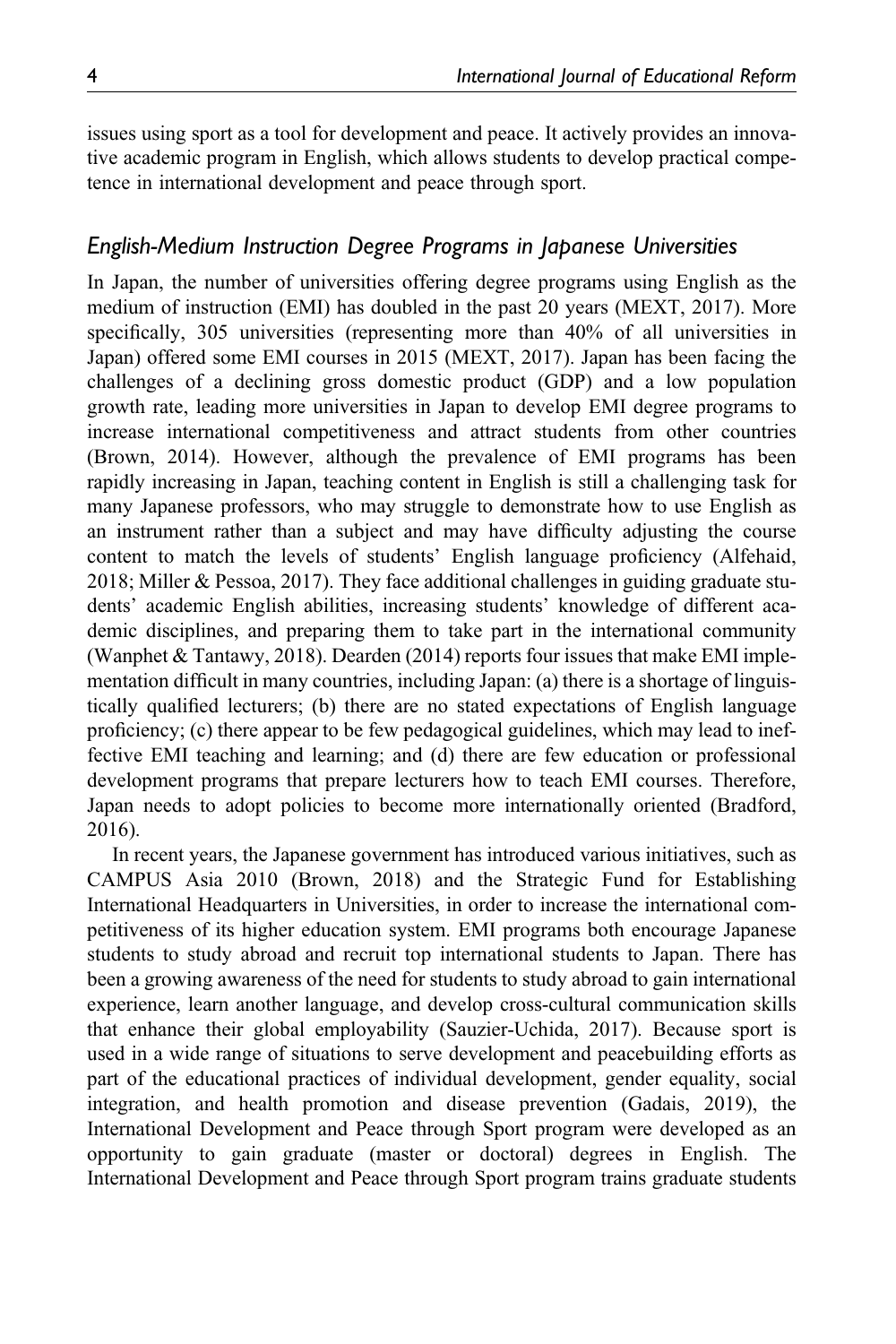who can cope with the pressures of using English in international contexts and working with diverse populations (Tsuneyoshi, 2005).

## Theoretical Framework and Purpose

This study was based on Andragogy Theory (Knowles, 1989). According to Malcolm Knowles, andragogy is the art and science of adult learning (Kearsley, 2010). In this study, Andragogy Theory is applied not only to collecting concepts and ideas about how graduate students learn but this theory also helped us to improve online course content and instructional strategies in graduate classes in international development and peace through sport. Plus, this theory is relevant for analyzing students' learning from both prior experiences and new experiences. This theory helped us to analyze individual findings and common characteristics.

Andragogy is derived from the terms *andro* (meaning man) and *agrourgous* (to lead). Taylor and Hamdy (2013) explain that adults learn differently from children, so andragogy should be adopted for the teaching of adults. Taylor and Hamdy (2013) explain that adult learners differ from children in the following six ways: (a) the need to know (Why do I need to know this?), (b) the learners' self-concept  $(I \, am \, responsible \, for \, my \, own \, decisions), (c)$  the role of the learners' past experiences (I have experience which I value and you should respect), (d) readiness to learn (I need to learn because my circumstances are changing), (e) orientation to learning (Learning helps me deal with the situation in which I find myself), and (f) motivation (I learn because I want to). Andragogy theory allocates greater responsibility to the students in terms of how their learning experiences are applied to their real-life contexts. Knowles et al. (2005) explain that the appropriateness of the pedagogical model decreases significantly as an individual ages and matures, especially for college and university students. In college education, however, students have often been taught with a pedagogical model. For example, many students conceptualize learning as a professor-designed and professor-led endeavor that occurs in classrooms where students sit and learn through interacting with course materials and professors (Tweedell, 2000). Knowles et al. (2005) describe that self-reflection, intrinsic motivation, and higher self-efficacy are the purpose of human life, and learning happens not only through instructors but also through life and professional experiences.

Forrest and Peterson (2006) claim that andragogy theory focuses on the needs of the adult learner (rather than youth) and the creation of independent and adaptable learners. As adult learners gain new knowledge, it becomes integrated with their existing knowledge base. Knowles (1989) explains that andragogy theory helps adult learners use processes of elaboration, refinement, and restructuring to connect new information with existing knowledge. Elaboration is linking (precise rather than general) new knowledge with what we already know (Stein et al., 1984). Refinement is the act of shifting and sorting the information to retain those elements that make sense (Taylor & Hamdy, 2013). Restructuring is the development of new knowledge maps that allow adult learners to demonstrate expertise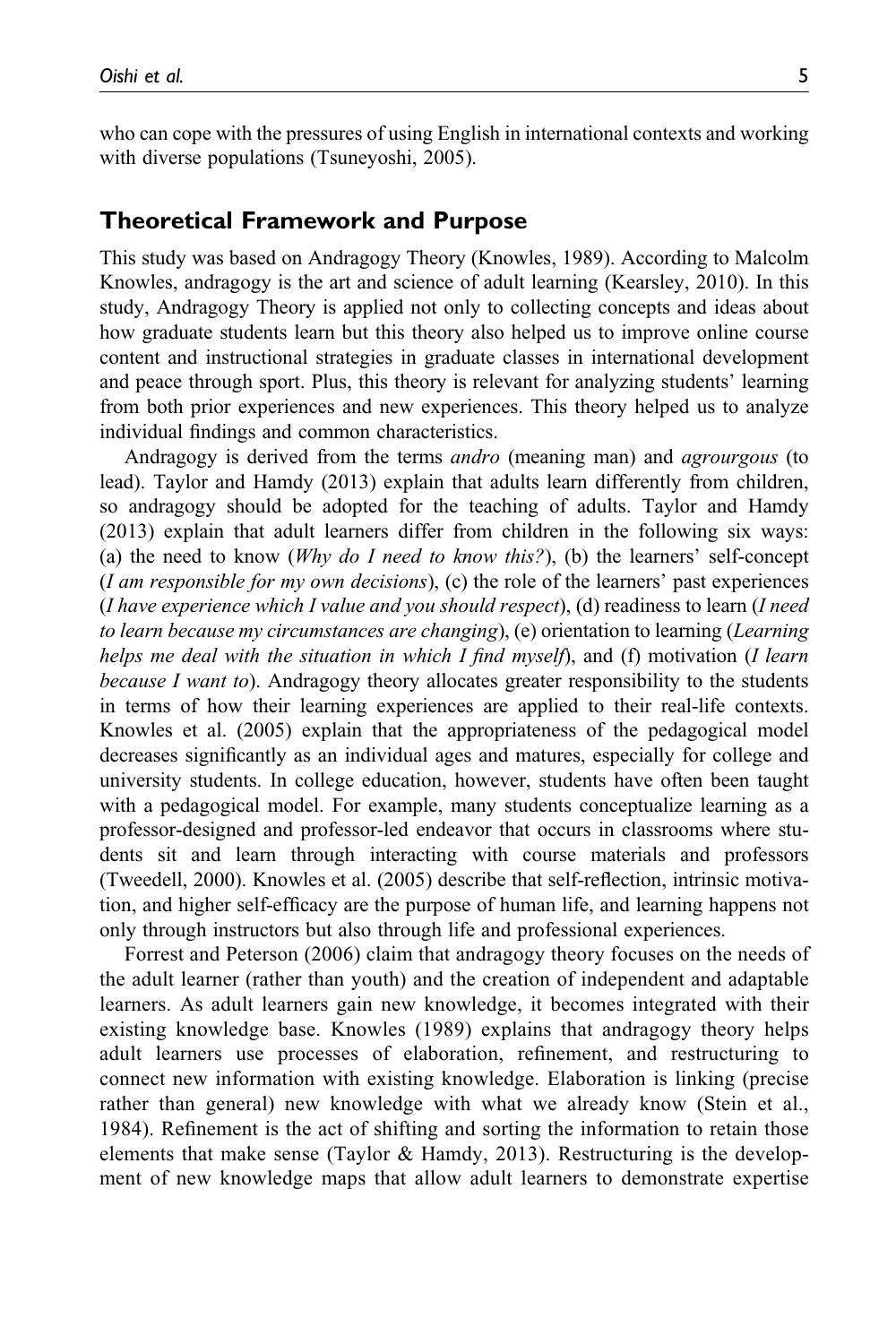(Norman & Schmidt, 1992). Through the process of these three elements of learning, adult learners may develop their independent self-concept and their ability to direct their own learning. Knowles (1989) also reveals that adult learners are more problem-centered than subject-centered in learning.

In this study, graduate students in international development and peace through sport were tasked with learning sport, coaching, and physical education instruction and determining how their online graduate course experiences benefit them. Andragogy theory supports online graduate courses in that the courses push students to reflect on (a) what they expect to learn, (b) how they might use it in practice, and (c) how online courses help them to meet the goals of their individualized learning plan (Fidishun, 2012).

The purpose of this study was to investigate Japanese graduate students' experiences in online, EMI courses on international development and peace through sport. The research questions that guided the study were as follows: (1) How did the online international development and peace through sport courses influence Japanese graduate students' interpersonal interactions with other classmates and the instructor? (2) How did Japanese graduate students' academic and social experiences contribute to student learning outcomes?

## Method

#### Research Design

This study utilized a descriptive-qualitative design using an in-depth, semistructured interview approach (Seidman, 1998). The intent of using the interview method was to describe and explain graduate students' online learning experiences and to explore the meaning that they ascribed to those experiences. The international development and peace through sport graduate program at the university annually accept only five students. Therefore, the descriptive-qualitative design is an appropriate methodology, not only because of the small sample size but because this research design helped us describe a comprehensive summarization of specific events by individuals or groups of students. Therefore, a descriptive design provides us with the opportunity to choose a research design that is suited to the research purpose.

Unquestionably, interviewing is a powerful way to gain insight into educational and social phenomena experienced by individuals in educational contexts (Seidman, 1998). Interviews are unique in that they allow the researcher "to acquire data not obtainable in any other way" (Gay, 1996, p. 223). Examples include student experiences with international development and peace through sport and reflections on past and present learning experiences. The lead author conducted a series of semistructured interviews with five graduate students enrolled in online courses. This study sought to expose the participants' online learning experiences in international development and peace through EMI sport courses.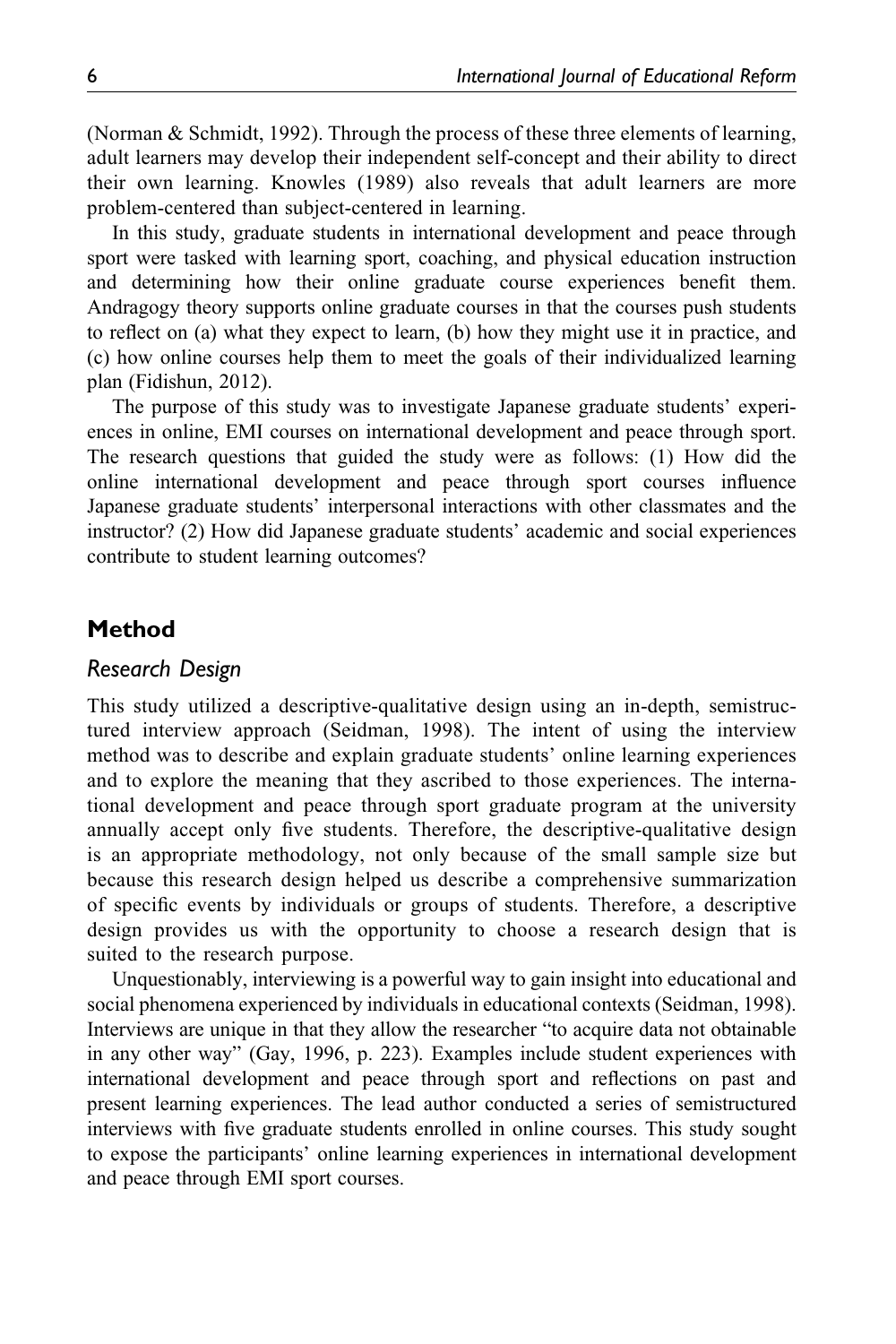#### Research Site and Participants

One Japanese public university was the site for this study. This site was chosen based on the reputation and history of kinesiology (e.g., sport and physical education) graduate degrees at both the masters and doctoral level. The university's graduate program is accredited by the Ministry of Education, Culture, Sports, Science and Technology (MEXT). Participants  $(N=5)$  were graduate (master's level) students enrolled in an international development and peace through sport graduate program. This graduate program annually admits and accepts a maximum of five graduate students who pass the university's entrance exam. Graduate students in the international development and peace through sport program must take a minimum of 30 credit hours, including 14 credit hours of lecture courses (e.g., International Development and Peace through Sport I and II, Sport Promotion), 10–12 credit hours of on- and off-campus seminar courses (e.g., Non-government or Non-profit Organization Project in Sport, Sport Council Project), and 6–8 credit hours of practicum courses (e.g., domestic and international internships). For example, some graduate students participated in refugee sport coordination internships for 16 weeks and completed 560 h of work in foreign countries. Each course is worth 1 credit hour and consists of 75 min per week through a 10-week semester. This study focused on Japanese graduate students' experiences in online lecture courses using English as the medium of instruction.

All five participants (Ayaka, Satomi, Yasuo, Hiroshi, and Kunio) were residents of Japan and first-year graduate students at the time of the study. Each of the participants had earned a bachelor's degree in a kinesiology-related field prior to enrolling in the graduate program. Taking online courses was a new experience for all participants upon entering the graduate program, and none had substantial previous academic experience in an EMI program. Pseudonyms were assigned to all participants and the university to ensure anonymity and protect their identities. Table 1 provides further descriptive information about each of the participants.

Participants were purposefully sampled using a criterion sampling method. The criteria were that the participants (a) were admitted to an international development and peace through sport master program at the research site, (b) were required to complete multiple online courses as a part of their program of study requirements (lectures and/or seminars), (c) were required to read, write, and communicate with classmates in English and professors taught in English during coursework. This program offers EMI courses such as International Development and Peace through Sport I, Olympic Studies, Research Methods, and weekly seminars (Table 2).

The logic of criterion sampling is to select and investigate all cases that meet some predetermined criterion of importance or interest (Patton, 2002). In this study, graduate students enrolled in online international development and peace through sport courses were identified and voluntarily agreed to participate in this study. Approval to conduct the study was granted by the institutional review board at the lead researcher's university, and signed consent forms were collected from all five participants.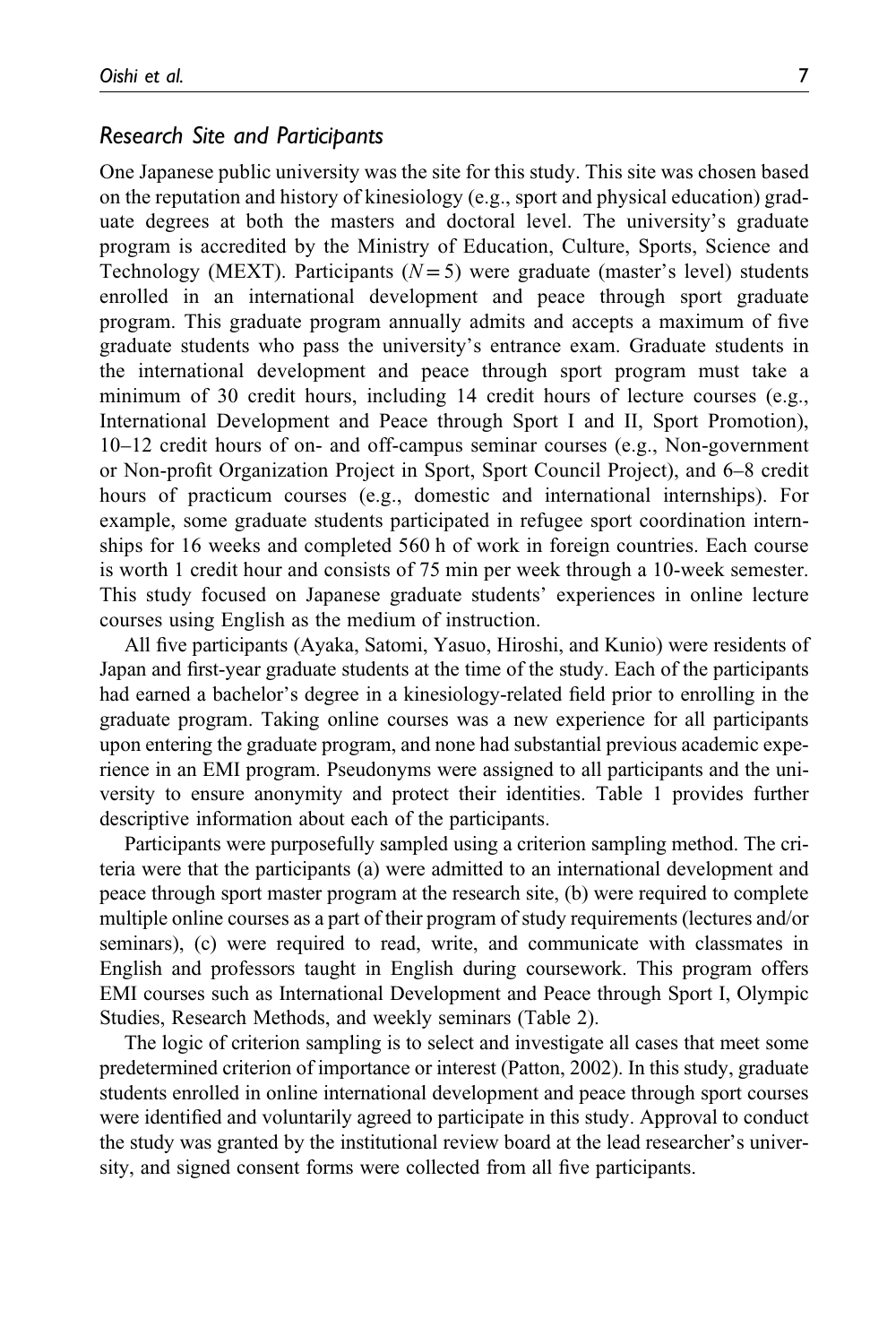| Name <sup>a</sup> | Age | Gender | <b>Experiences with</b><br>online education<br>course(s) | Experiences with<br>English-medium<br>course(s) | Major                                                |
|-------------------|-----|--------|----------------------------------------------------------|-------------------------------------------------|------------------------------------------------------|
| Satomi            | 25  | Female | None                                                     | None                                            | International Development<br>and Peace through Sport |
| Ayaka             | 23  | Female | None                                                     | None                                            | International Development<br>and Peace through Sport |
| Yasuo             | 23  | Male   | None                                                     | None                                            | International Development<br>and Peace through Sport |
| Hiroshi           | 26  | Male   | None                                                     | None                                            | International Development<br>and Peace through Sport |
| Kunio             | 23  | Male   | None                                                     | None                                            | International Development<br>and Peace through Sport |

Table 1. Characteristics and Educational Backgrounds of Participants.

<sup>a</sup>All names are pseudonyms.

## Data Collection

Interviews. This study was conducted during the COVID-19 pandemic. In order to maintain social distance and avoid face-to-face contact and long-distance travel, interviews were conducted through online video calls. This study used semistructured interviews that were organized using a set of predetermined open-ended questions (DiCicco-Bloom & Crabtree, 2006). During the interviews, the researcher asked additional follow-up questions to all participants to obtain insightful and informative statements about online learning in international development and peace through sport courses. As such, all interviews were conducted online using the Microsoft Teams communication and collaboration platform. The interview questions were developed based on previous research on students' experiences in EMI courses (Kang, 2018) and online learning (Sato et al., 2017) and modified for the present study based on results from a pilot study. In the pilot study, two Japanese kinesiology professors who both teach international development and peace through sport courses and were familiar with qualitative research also reviewed the interview questions. During the interviews, the lead researcher asked participants questions about the environment, lecture content, online teaching strategies, and learning experiences that shaped their positions and experiences in international development and peace through sport courses. The interviews lasted 60 to 90 min with each participant and were conducted in Japanese. The questions were carefully worded to ensure relevancy to their environment and experience. Example interview questions include:

(a) What type of international development and peace through sport (online) courses can help you become more self-directed (independent)?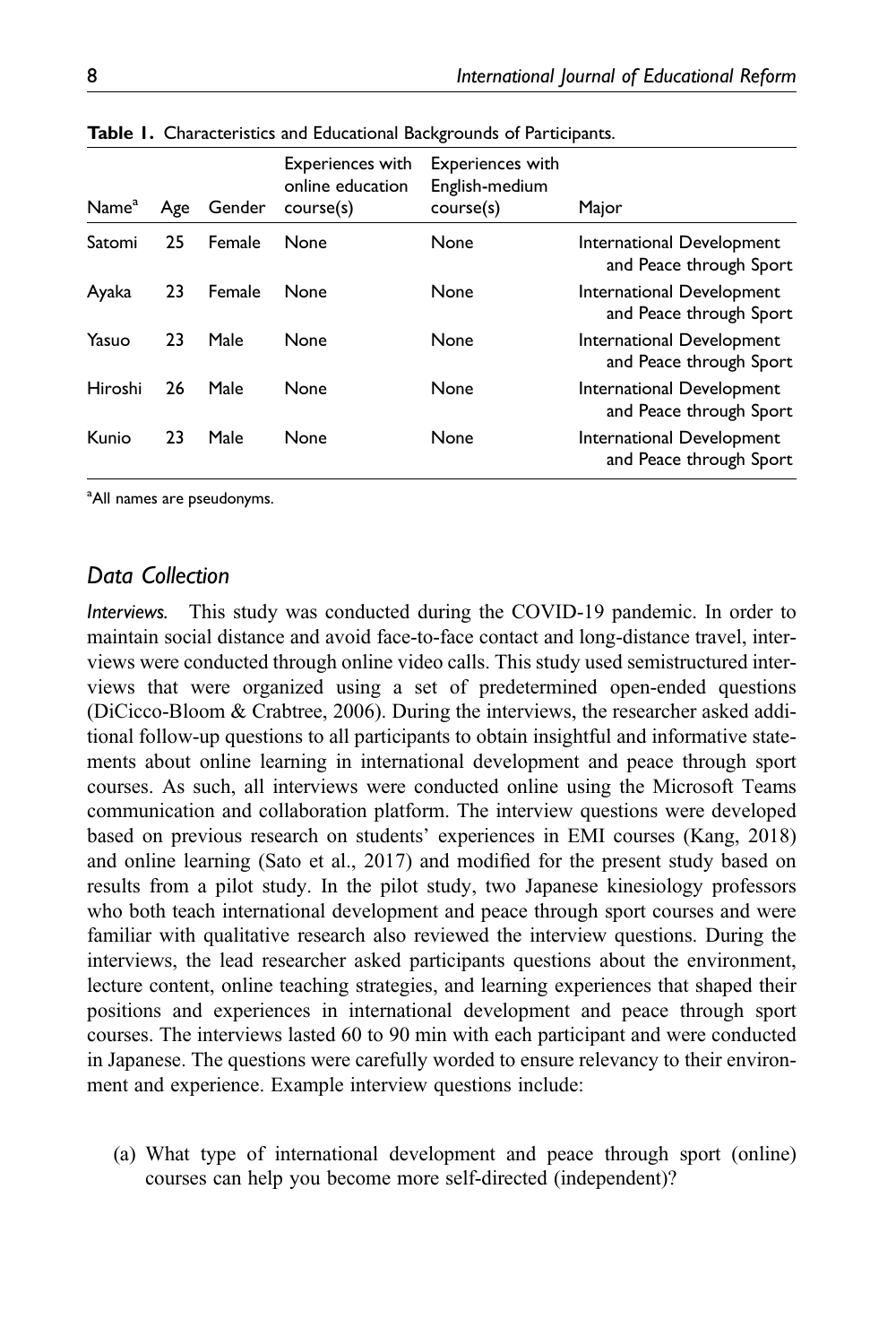| Themes                                                                     | Subthemes                                                                                                                                                                                | Number of<br>participants:<br>narrative phrases |
|----------------------------------------------------------------------------|------------------------------------------------------------------------------------------------------------------------------------------------------------------------------------------|-------------------------------------------------|
| I. Learning online                                                         |                                                                                                                                                                                          | 5                                               |
| specialized content<br>using English                                       | • Felt anxiety about taking EMI courses in<br>online platform.                                                                                                                           |                                                 |
|                                                                            | • Had difficulty to have good eye-contact<br>and find facial expression.                                                                                                                 | 5                                               |
|                                                                            | • Believed that professors' feedback should<br>be corrective.                                                                                                                            | 5                                               |
|                                                                            | • Needed to develop critical thinking skills.                                                                                                                                            | 4                                               |
| II. Students' struggles in<br>group projects through<br>online education   | • Perceived that professors should help<br>keep presentations interesting, not<br>reading lecture slides.                                                                                | 5                                               |
|                                                                            | • Struggled to develop literature review,<br>theory, and methodology in effective<br>group project. Need to learn how to have<br>better communication with groupmates<br>and professors. | 5                                               |
|                                                                            | • Checked that all teammates had equal<br>contribution to their group work.                                                                                                              | 4                                               |
| III. Students' opinions<br>about the<br>improvement of online<br>education | • The professors should encourage<br>students to enhance their theoretical<br>knowledge through online courses and<br>develop critical thinking skills.                                  | 4                                               |
|                                                                            | • Students need to understand how to<br>apply their knowledge, skills, and learning<br>to sport for development contexts.                                                                | 4                                               |

|  |  | Table 2. Themes and Subthemes. |  |
|--|--|--------------------------------|--|
|--|--|--------------------------------|--|

- (b) How did the international development and peace through sport (online) courses prepare you as an expert? How did the international development and peace through sport (online) content, lectures, and assessments help you to improve the quality of your learning of the course content in English?
- (c) What types of feedback did you receive from the international development and peace through sport (online) course instructor? Were communications through Microsoft Teams helpful for your learning? How did you analyze your learning experience?

Follow-up email interview. Email correspondence was used to support the interview data. Email correspondence was used when clarifications, illustrations, explanations, or elaborations were desirable or needed (Meho, 2006). Email was useful for checking messages from participants regularly and, if necessary, to summarize the participants' responses to previous questions and return the responses to participants for verification.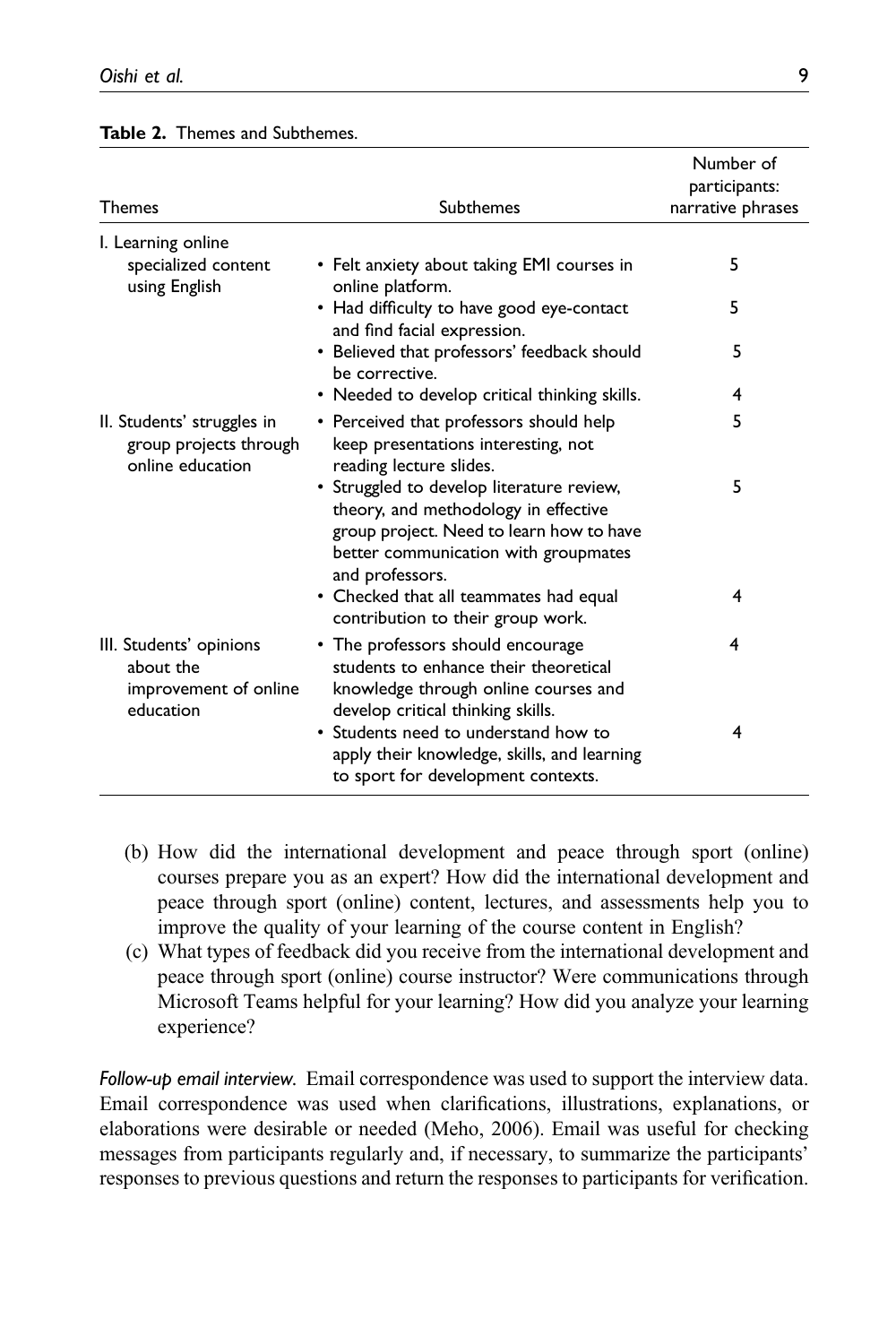Translation process. In order to prepare the data collected in Japanese for analysis and reporting in English, a cross-cultural translation technique developed by Banville et al. (2000) was utilized. This technique involves a group of researchers proficient in both languages working individually and collaboratively in order to ensure that meaning is retained through the translation process. In this case, the process began with three Japanese-English bilingual researchers individually translating the interview transcripts. Later, they formed a committee with an established researcher to critically compare and discuss their translations to ensure that the meaning of the original items was preserved, making edits as recommended. Finally, all members were sent a copy of the final translation for final comment and critique.

Data analysis. In order to analyze the interview transcripts, a constant comparative analysis method was used, which involves the reduction of large qualitative datasets by coding and recoding data (Glaser & Strauss, 1967). By constantly comparing data within each interview and across participants, the researcher is able to categorize codes (Boeije, 2010). In our case, meaningful narrative phrases that related to either online EMI learning or international development and peace through sport content. In this study, coding was conducted by the lead and second author and reviewed by the other authors as peer debriefers to avoid potential researcher bias.

# **Results**

The purpose of this study was to investigate graduate students' experiences in online international development and peace through sport courses. These recurrent themes were (a) learning online specialized content using English as a second language, (b) students' experiences in group projects through online education, and (c) students' opinions about online education improvement.

# Theme I: Learning Online Specialized Content Using English as a Second Language

All students had great expectations of improving their English language proficiency through social interactions and academic engagement with other students and professors. The results showed that all participants felt anxious that they were not wellprepared to master the knowledge and content of their courses due to their limited English proficiency. Moreover, the graduate courses not only required English language proficiency but also critical thinking skills in online courses. According to one student:

When I took this online course, I learned that this online platform [Microsoft Teams] allowed me to use an extra communication tool when I communicated with others. I realized that it would be helpful when we have students with hearing impairment in the class. This online education system would help students with hearing and speech impairment for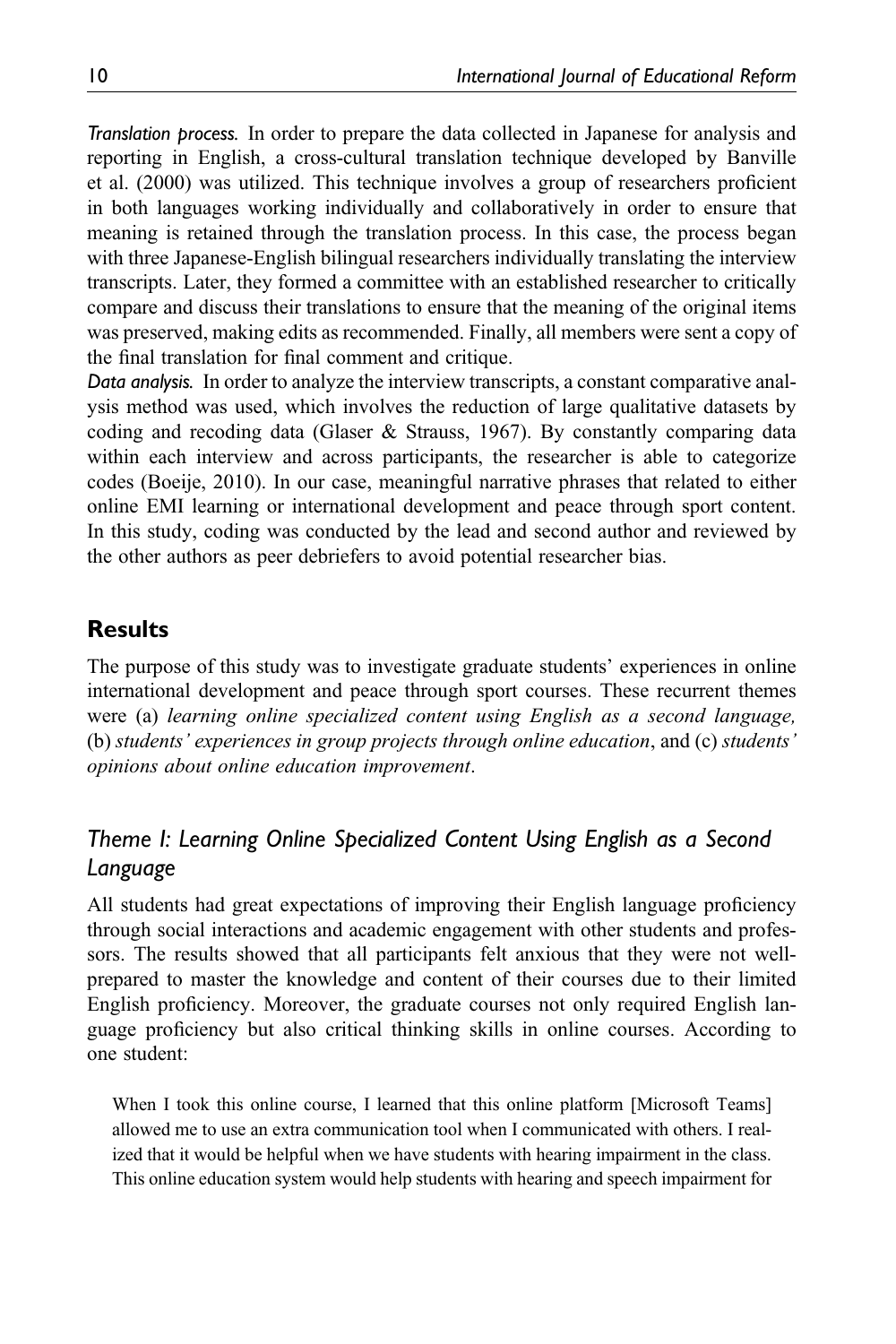their learning. I think online learning may be better than face-to-face courses. As you see, I do not have a disability, but speaking English [as a second language] in this course was difficult and a challenge. Therefore, this online course allowed me to use the chat system when I struggled to communicate [verbally] with other students. I had an extra tool to communicate with others. That is good. In this course, professors covered the contents of disability sport and soccer practices in inclusion. I felt that I had better engagement with professors and other students than face-to-face courses. (Yasuo, oral interview)

This student was motivated and became a self-directed learner who demonstrated independence, a willingness to take initiative, and persistence in learning. It was clear that he believed that the course allowed him to appreciate a new learning format and made him think how an online platform could be used for the international development and peace through sport course content as well as for working with students with disabilities. This opportunity made the course a meaningful experience for him. Another student, Satomi, explained that

I had a hard time communicating with my classmates using English. One challenge was that I could not make eye-contact and gesture through online communication. I struggled to see facial expressions and emotions. International development and peace through sport content includes controversial issues and theoretical content. I need to think a lot because there are no right or wrong answers in sport for development, but we need to justify our positions and we need to convince others in sport and education contexts. It was difficult to explain my rationale in online classes. (Satomi, email interviews)

Satomi learned that her actions (e.g., participating or withdrawing) were strongly related to whether or not the online education learning atmosphere implemented the concept of social inclusivity. Her frustrations were caused by students' language and comprehension barriers through controversial topics of the international development and peace through sport program. Another participant (Kunio) said that some professors were also struggling to give feedback (through online education) to their students using English as a second language. For example, she explained that:

When I had discussion, some professors were hesitant to give feedback through online education. It seems that when I wanted feedback from the professors, they did not give me any comments or feedback about my presentation. They asked another student to prepare presentations. I found that, sometimes, professors tended to give critical comments and feedback during face-to-face classes, but in online education, they behaved the opposite. I felt that many professors faced different challenges. (Kunio, oral interviews)

Kunio believed that his professors' feedback revealed their teaching competency. However, it was unfortunate that he rarely received any feedback or comments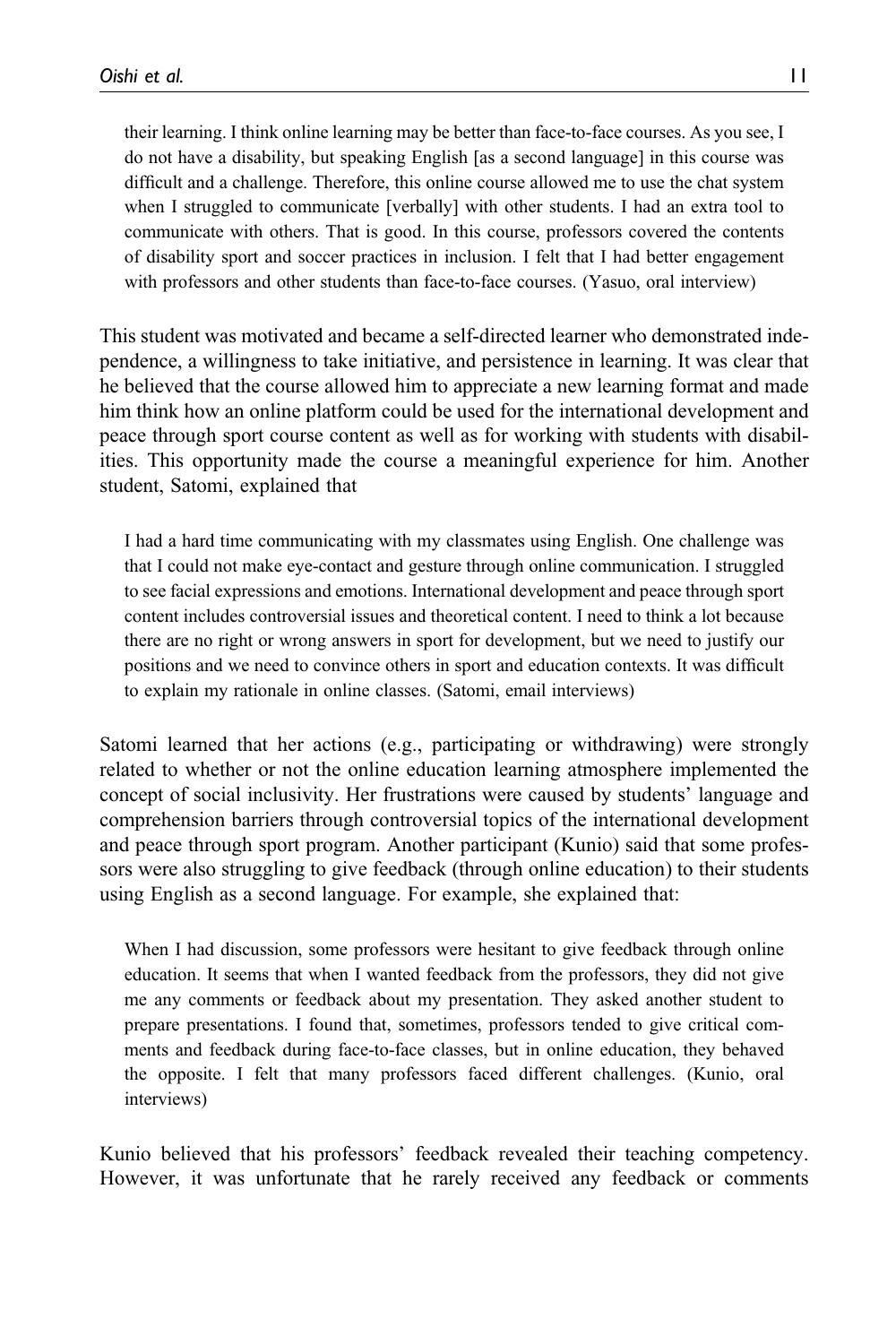without discussing critical incidents of his presentation that did not contribute to an expansion of his learning.

# Theme II: Students' Experiences in Group Projects Through Online Education

All participants believed that it was difficult to proceed in their group projects and develop teamwork when they were scattered geographically and unable to meet face-to-face. They felt that they had double learning barriers due to using English as their second language, and the online education platform that prevented their effective communication with other students and course instructors. They felt that the group project helped them to analyze complex issues and concerns and learn how to initiate and take steps toward collaborating with national governments, sport federations, and international organizations for funding. For example, Hiroshi said that:

I felt that it was stressful to organize research presentations including a theoretical framework and research methods through group projects. Our research topic was Children Learning: Socioeconomic Issues and Concerns in Sport Development and Peace in Developing Countries. It was important to conceptualize the research method and study how to use the theoretical framework and establish appropriate methods for measuring refugee children's sport experiences and peace development. It is also important to analyze national governments, sport federations, sport policies and funding agencies. We needed to spend a long time and put our efforts in this group project. I felt that face-to-face meeting (with teammates) would be better than online meeting, because the content is sensitive and controversial, and we need to communicate with other teammates in the group project. It was a challenge. (Hiroshi, oral interview)

Hiroshi said that he had a hard time selecting an appropriate theory for designing a research study as a group project. He was confused about the difference between educational model and theoretical framework. He had difficulty in explaining the concepts and generating research ideas with his teammates. Yasuo explained that:

When I did a group project on diversity issues and sport with my teammates, it was difficult. I needed to discuss how our knowledge, skills, and learning experiences applied to development and peace through sport in developing countries, so we had to make decisions on topics, literature reviews, and research methods with my teammates. I wanted to have good conversation, but it was a challenge. I used strategies such as translation and reading articles repeatedly. I had a hard time evaluating my teammates' viewpoints and how much they value the group projects. I thought we had to have better communication. If we have good moderators in the group project, we would be able to have productive learning. (Yasuo, oral interviews)

Yasuo believed that online courses should help students develop reflective thinking skills and application of their knowledge and skills to future professional settings.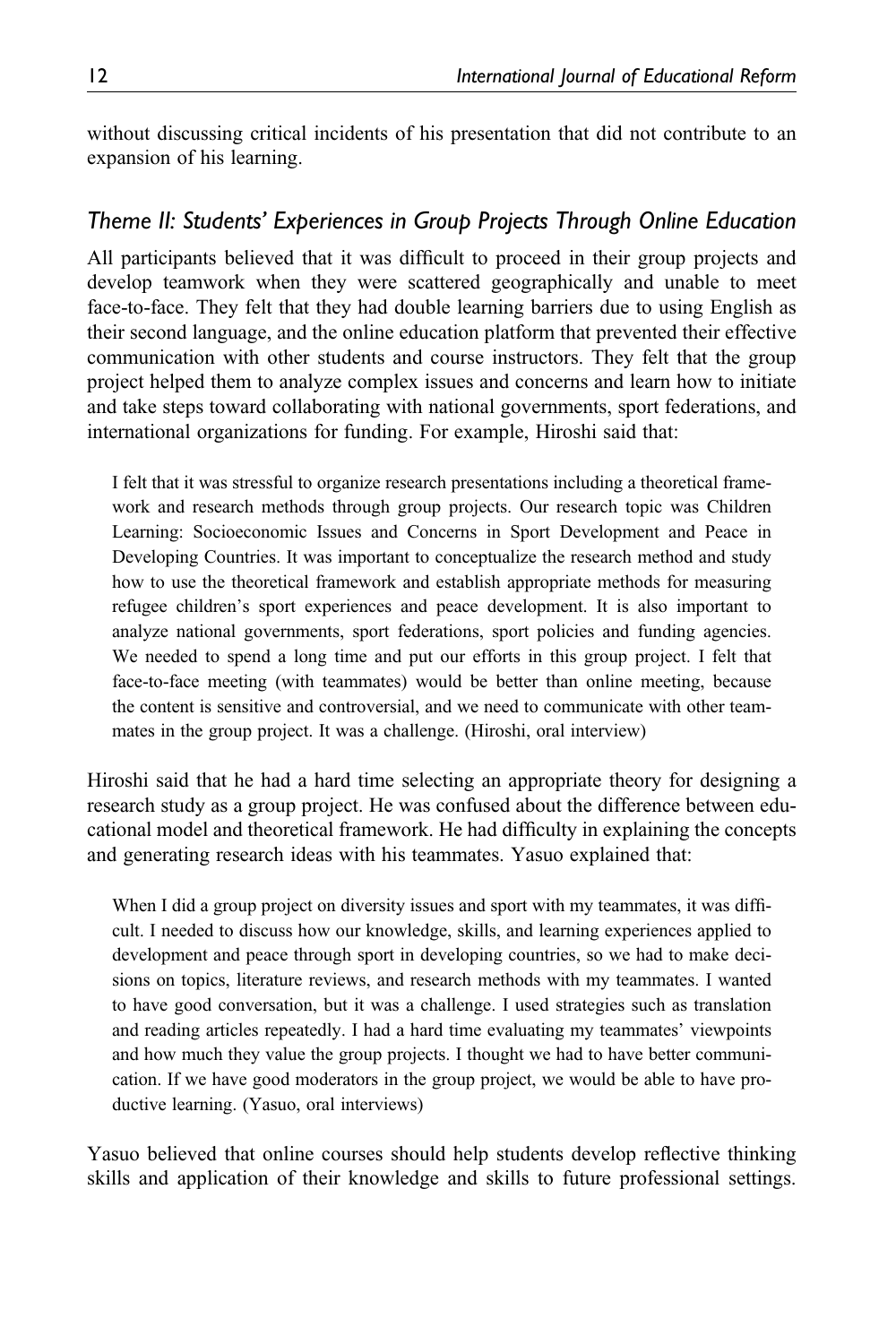Therefore, by exchanging their ideas through group projects, students can understand course materials or projects thoroughly and engage meaningfully with teammates (Sato et al., 2019). Satomi also explained that:

My teammates and I had an opportunity to introduce sport for development and peace projects including disaster-relief projects, peaceful international relations, and improvement of sport capacity in developing countries through an online education platform. Each of my teammates was assigned to prepare a chapter presentation. It was unfortunate that we were unable to review and provide feedback until our presentation day, because all of our group members were taking other classes and had time conflicts. This was a challenge since we could not check the midterm progress of our presentations. Therefore, the quality of the chapter presentations was not consistent. From this struggle, I learned that clear and concise roles and responsibilities for the group project must be shared with the group members. (Satomi, oral interviews)

Satomi learned that cooperation and accountability became important factors in online group projects. Although she was a part of the group and was assigned to take responsibility for her contribution to the completion of the project, she believed that her own success must be linked with other team members' success in the group project.

# Theme III: Students' Opinions About Online Education Improvement

All participants believed that their professors should enhance the quality of online courses and that their professors should meet their cognitive expectations, including instructional choices and support practices. Students believed that professors should not only encourage learners to gain the ability to learn how to learn but they should also facilitate learners' understanding of the concept of how to be taught through social interaction. Effective online education is not simply a matter of adapting the structure and modes of interactions of the face-to-face classroom environment to an online platform.

For example,

When I took online international development and peace through sport courses, my professors assigned us to complete literature reviews and present reading assignments. After the presentations, there were question-and-answer times and time to exchange opinions and give feedback. I think that the professors should focus on experiential or problemsolution based learning, because all students must complete international and domestic internships and complete master's thesis projects next year. However, it was difficult to study in online courses…I may not be able to identify the problems, issues, and concerns related to sport policy, poverty, educational training, sport equipment. In order to enhance the quality of class contents, the professors may be able to invite guest lecturers from a NGOs or NPOs and allow us to interview them during the class. (Satomi, oral interview)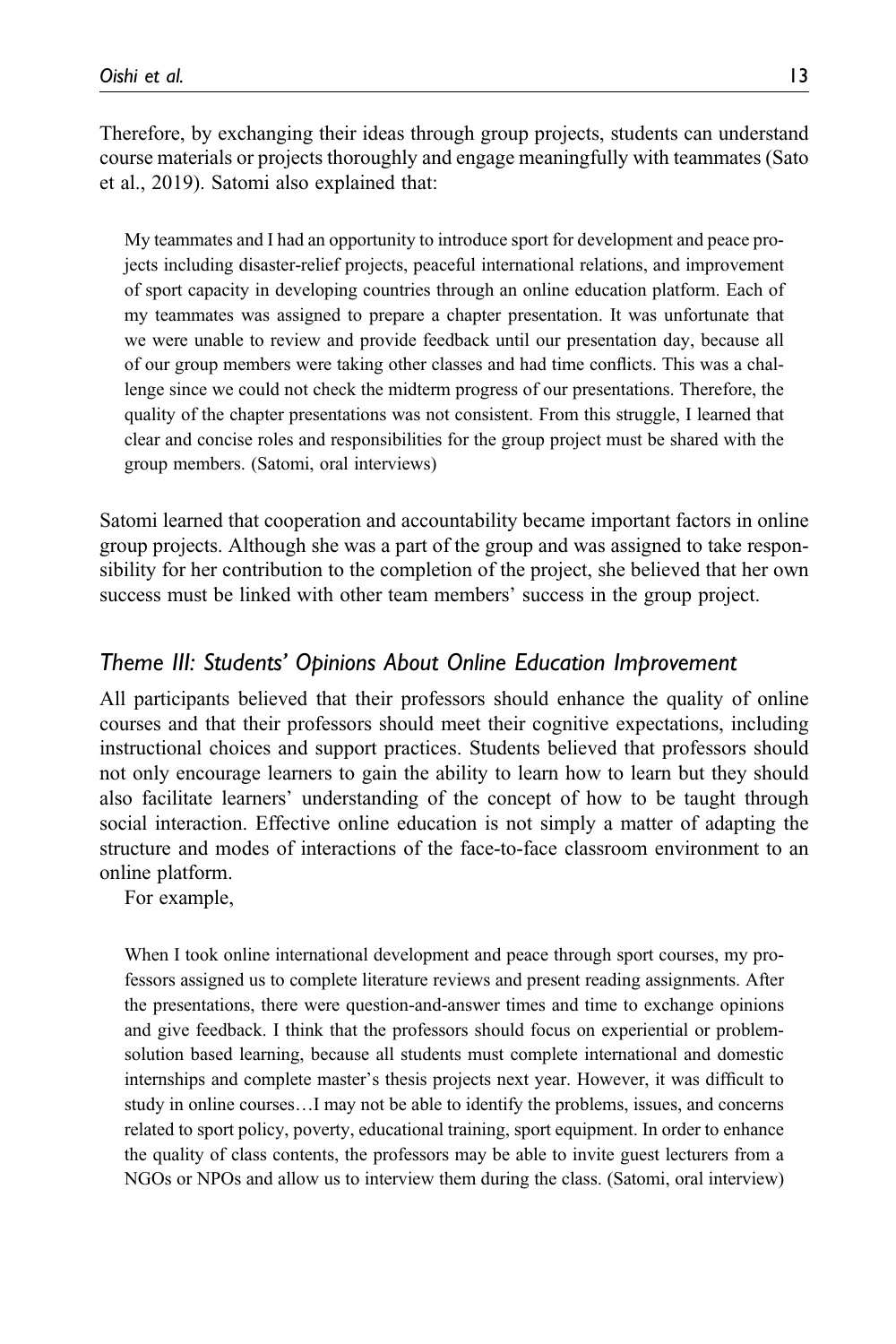Satomi explained that the professors should allow their students to use online course content for their application of knowledge to their future internships and master's research projects. Another participant Ayaka explained that:

It seems that the professors only gave general feedback about presentations, not corrective and constructive feedback. In my opinion, the professors struggled to adjust themselves from the face-to-face to online format. I remember that when I took face-to-face courses, the professors brought their critical viewpoints that allowed students to think critically. I think that the professors should minimize the gaps and show consistent quality of delivering feedback. International development and peace through sport course contents are difficult and challenging. Therefore, the professors continuously need to improve their pedagogical skills. (Ayaka, email interview)

Ayaka believed that it was important that the professors offered flexible but meaningful learning for the participants so that all graduate students could become self-directed and build time management and/or organizational skills that allow them to secure their freedom of learning. Hiroshi also explained that:

When I took an online course, one of my professors gave free talk and question-andanswer time for all students. This type of flexibility of learning is important, because this opportunity helped us to have emotional engagement with other students and professors. One of my professors allowed me to use Japanese language for 30 min if I was not comfortable. Using Japanese language helped me to release my stress. Online courses made me anxious and isolated and sometime stressed, because no one told me if I was on the right track or not. For example, the international development and peace through sport program focuses on two important components: how to become practitioners and how to become researchers. These components must be well balanced while studying the contents. Free talk and question-and-answer time gave me an opportunity to learn classmates' academic progress between practical and research learning (Hiroshi, oral interviews).

Hiroshi explained that online courses should contribute to his transformative learning or a change in their way of viewing his academic performance. More specifically, the goal of online courses is to understand why professors and students screen and monitor their performance the way they do, how the goal is to shake off constraints, and to produce new perspectives into adult learning experiences (see also Palloff & Pratt, 1999).

# **Discussion**

The purpose of this study was to investigate graduate students' experiences in online international development and peace through sport courses using English as the medium of instruction. This study utilized the theory of andragogy (Knowles, 1989),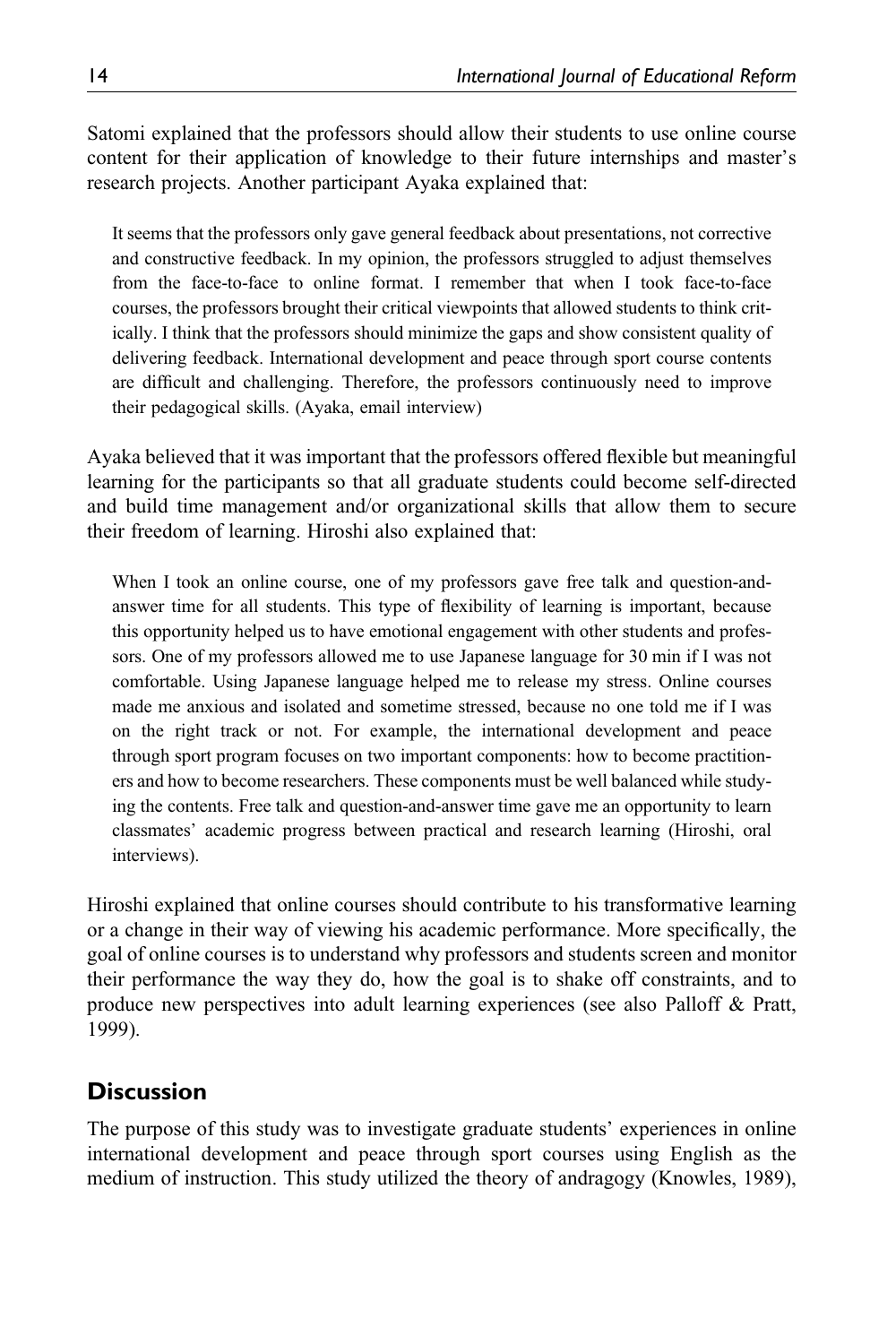where Japanese graduate students' online learning experiences are influenced and shaped by a problem-solution-based model context using English as a second language with classmates and professors.

Some graduate students reported that they did not perceive online courses to be equivalent to face-to-face courses (see Platt et al., 2014, for similar findings). All graduate students were suddenly forced to take their courses online. Carr-Chellman and Duchastel (2000) explain that the essence of an online course is the organization of learning activities that enable the students to reach certain outcomes. However, there is no unique recipe for the professors to combine online design approaches (synchronous, asynchronous, online, and offline) for meeting students' unique needs and interests. Therefore, international development and peace through sport courses necessitate class activities that have significant interaction and hands-on components, which were considered high-risk activities during the COVID-19 pandemic (Valeria & González-Calvo, 2020). Moreover, their previous face-to-face courses consisted of transmitting knowledge from professors to students and single-objective learning outcomes (e.g., reading, writing, and presenting in English) (see also Arbaugh & Benbunan-Finch, 2006). In contrast, these graduate students realized that there were different types of learning (e.g., collaborative and cooperative learning), and the international development and peace through sport program needed to determine how to engage students in learning activities and assess learning outcomes in online courses.

Rapanta et al. (2020) explain that the COVID-19 crisis is new to the students, and professors must take into account the time and effort students need to regulate themselves in order to adapt to the new learning situation. One way of doing this is to make self-regulation a part of the assessment through self-reflection and portfolios rather than taking exams.

All graduate students felt that these online education tools may be helpful for students with diverse backgrounds, especially students with hearing impairments who may be able to participate in the discussion using text-based chat communication. More specifically, Tonks et al. (2021) also recommend that graduate programs with online courses may need to hire peer tutors who are able to assist students with disabilities. The programs need to solve various psychological and mental health issues, grasp a sufficient level of understanding of online lectures, and enhance students' coping abilities in online classes. Plus, the university online education system designers must clearly understand students' needs and supply the requisite educational provisions to set goals (Alkahtani, 2021). Although none of graduate students had any experiences working with individuals with disabilities, they tried to seek new possibilities and positive perspectives about online educational tools that may solve educational problems and enhance educational resources for specific groups of individuals in sport for development and peace. In accordance with andragogy theory, the graduate students focused on their independent self-concept and were expected to develop the ability to direct their own learning (Knowles et al., 2005). They thought from the standpoint of people with diverse backgrounds (e.g., refugee children, teachers, coaches) through the online content of the sport for development and peace courses.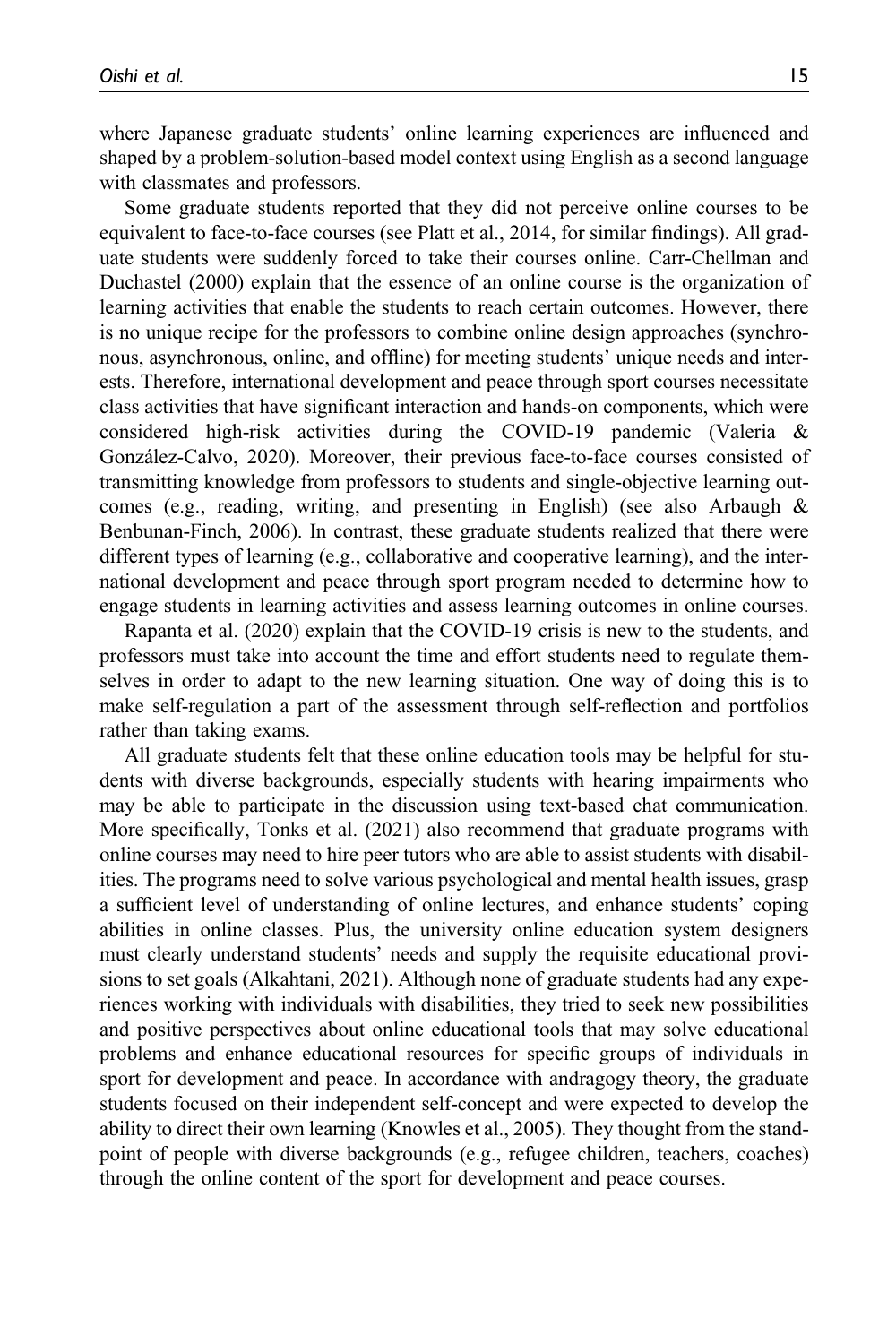The graduate students showed academic frustrations due to anxiety associated with English language proficiency. This has been found in other EMI contexts (e.g., Chou, 2018) and was also found in the present study within the online classroom. Students faced challenges resulting from their unfamiliarity with specialized English vocabulary (including technical terms) related to international development and peace through sport content (e.g., *sustainable development goals*), as well as the cultural practices that indicate the complexities of the overall meaning of the discourse. Duff (2004) explained that professors of English-medium courses should design courses so that all students are equally involved in a process of academic discourse socialization and the development of academic literacy (Street, 2005) whereby students engage in various learning practices. The graduate students in this study learned how to adjust to new learning styles (collaborative learning to independent learning) in academic and social interactions during the online learning experiences (Sato  $\&$  Hodge, 2015). According to Yuan (2021), students gain knowledge and improve their English competency when online courses are designed to use four different types of discourse, including introduction, clarification, disagreement, and counteroffer. For example, the master's program may be better to invite English language specialists and embrace a language focus in teaching design, so that both the professors and students can design debates (as an example) about a sport for development scenario. Debates encourage PE teachers to think critically and organize their thoughts in a clear, cohesive, and convincing manner (Sato et al., 2017).

Culturally, the Japanese students sought social support or help-seeking with classmates within the classes and relied on their classmates for supporting their emotional and academic needs (see also Tung, 2011).

In this study, the graduate students expected their professors let them know the purpose and rationale of feedback within the online courses. Brookhart (2008) explains that when professors provide feedback that facilitates learning processes and helps students enhance their learning, there is a greater impact on their achievement, and graduate students are motivated to take on more challenges in their learning. In the online course, therefore, feedback should be positive, but corrective, and identify which projects the students completed incorrectly or which reading materials, including PowerPoint lectures and articles, they struggled to understand. In andragogy theory, self-directed learning has a feedback component that provides an opportunity to help professors and students to review and develop. Therefore, these graduate students felt that it is important for professors to consider what constitutes feedback in the online environment and how feedback is provided, when it is offered, how it is focused or targeted, and how it is restructured in the development of new knowledge (Mandermach et al., 2006).

These Japanese graduate students believed that their group projects became important exercises, because international development and peace through sport courses must help students create extensive relationships at the community level as well as links to national governments, sport federations, and international organizations for funding. These sport networks are essential and allow individuals to work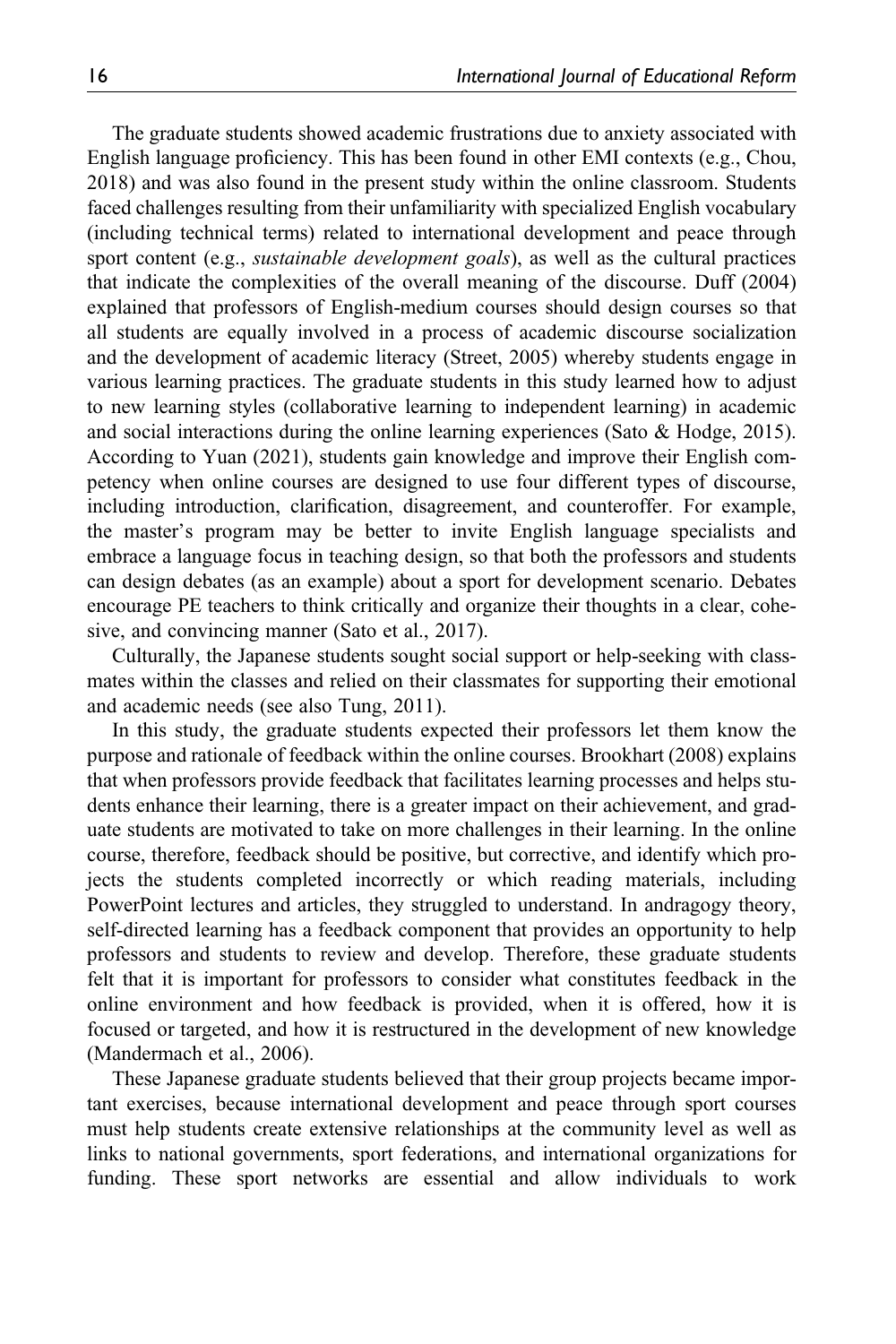collaboratively and cooperatively and overcome various challenges for sport for development and peace (United Nations, 2020). Additionally, the graduate students learned that the most important components in the course's learning process were the use of a theoretical framework and knowledge of research methods in online courses (Sato & McKay, 2020). According to Grant and Osanloo (2014), graduate students need to learn their own epistemological views while studying and selecting a theoretical framework and research method for their group projects. Although learning a theoretical framework and research methods using English as a second language in online education was a challenge, it is essential that graduate students use theoretical frameworks and research methods as assessments to compare and contrast contexts and conditions of various sport programs based on political, economic, and environmental situations around the world (Hancock et al., 2013).

In online classes, students were afraid of placing themselves in isolated positions when they were working on their online group projects. In the Japanese collective culture, a student's academic and social goals are often subordinate to group goals. Independent coping strategies are considered to be immature and selfish behaviors that threaten harmony in academic and social relationships within the group project (Cross, 1995). Therefore, all students felt less comfortable and had difficulty monitoring the quality of other teammates' work on group projects through online communication.

According to Ekblaw (2016) and Taylor and Hamdy (2013), in order to succeed in online group projects, all students should consider two components: cooperation and collaboration. Cooperation is defined as dividing the multiple tasks of a group project among the team members, but each teammate works independently. Collaboration is the process where the completed project is produced via interactions (working together) among all of the members of the group project. In this study, it seemed that the graduate students were unable to develop social relationships with their professors through their online group projects. In order to improve social relationships, students and professors must be (a) active agents in their knowledge acquisition; (b) realize that professors are no longer the single individuals who hold the knowledge; and (c) take responsibility for their own teaching and learning (Knowles 1975, 1980). Therefore, the graduate students suggested that moderating group projects in the online course were important to brainstorm problem-solving sessions. Through the learning process, they enhance their own ability to identify what they know, what they need to know (elaboration), where to access new information (refinement), and how to resolve problems in their online classes (restructuring) (Sato & Haegele, 2017). A moderator facilitates conversation and ensures that everyone participates and gives opportunities for all group members to resolve conflicts during the group project (Ekblaw, 2016).

These graduate students had opinions about online course improvement, including that their professors could use reflective practices and instructional strategies that stimulate students' academic and social learning in which graduate students engage to explore their experiences in order to lead to a new understanding of course content and assignments related to international development and peace through sport (Boud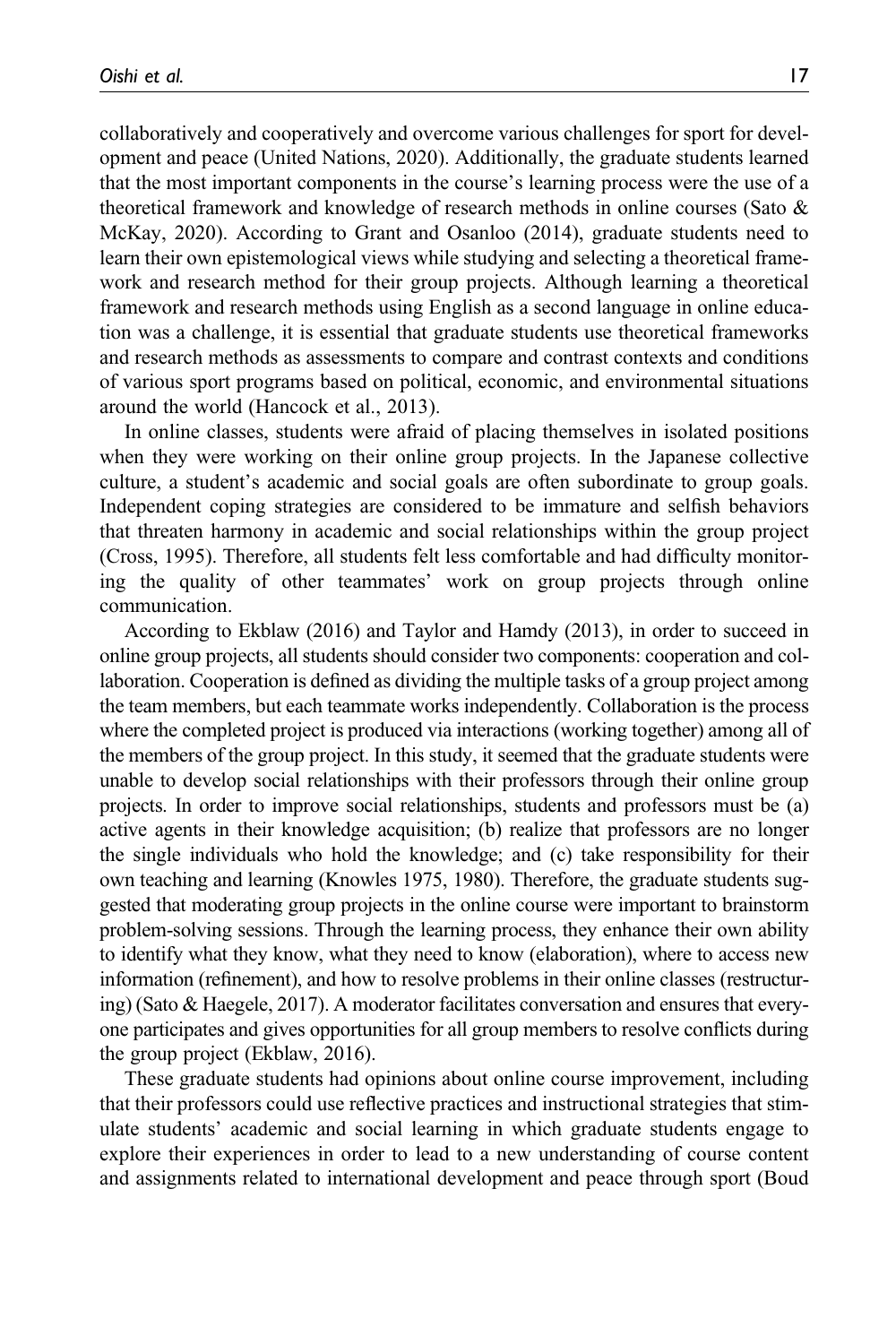et al., 1985; Sato & Haegele, 2019). These students had a hard time achieving a high degree of reflection in international development and peace through sport courses, because they paid attention to effective and appropriate technical reading, writing, speaking, and proper referencing skills, and effective communication (how to give good feedback). They explained that the professors' feedback should help students find the connection between course contents and their students' lived experiences (Boud et al., 2015), leading to their own self-directed learning. Therefore, it is important for instructors to consider what constitutes feedback in the online environment and how feedback is provided, when it is offered, and how it is focused or targeted (Mandermach et al., 2006). In andragogy theory, Chametzky (2014) recommended that online discussions may allow graduate students to develop deeper learning. This online discussion crafted class or course questions that required graduate students to think about how the online discussion and communication should be applied to their future professional situations in teaching and coaching sport for development and peace (Blondy, 2007). Ryan and Tilbury (2013) suggested that when professors offer flexible learning opportunities for their students in online education, they should consider the balance between instruction and facilitation with implications for pedagogical dynamics and professor and student relationships. Through flexible learning, all graduate students would be able to understand global–local connections and links between their lives and the experiences of other people worldwide, including the political, cultural, economic, and environmental factors related to international development and peace through sport.

# Study Limitations

This study has two major limitations. First, this study included a small sample size. Thus, the findings are not generalizable to all graduate students who complete international development and peace through sport courses. However, the participants were purposefully selected and interviewed, and all graduate students took online courses. From a qualitative perspective, therefore, the reader might consider transferability to the contexts of other online programs in higher education. Second, our participants were purposefully selected from one public coeducational research university in Japan. Nevertheless, qualitative inquiries, including case studies, typically use small samples, often in a single research site, and in the logic of criterion sampling, the intent is to capture and describe the central themes that represent the phenomena under study for a particular cohort of interest (Patton, 2002). Our intent in using this sampling approach was to uncover common themes in graduate students' online course experiences with professor– student, student–content, and student–student interactions.

# Recommendations and Conclusions

The results of this study demonstrate that Japanese graduate students can have positive and meaningful experiences when enrolled in online, EMI international development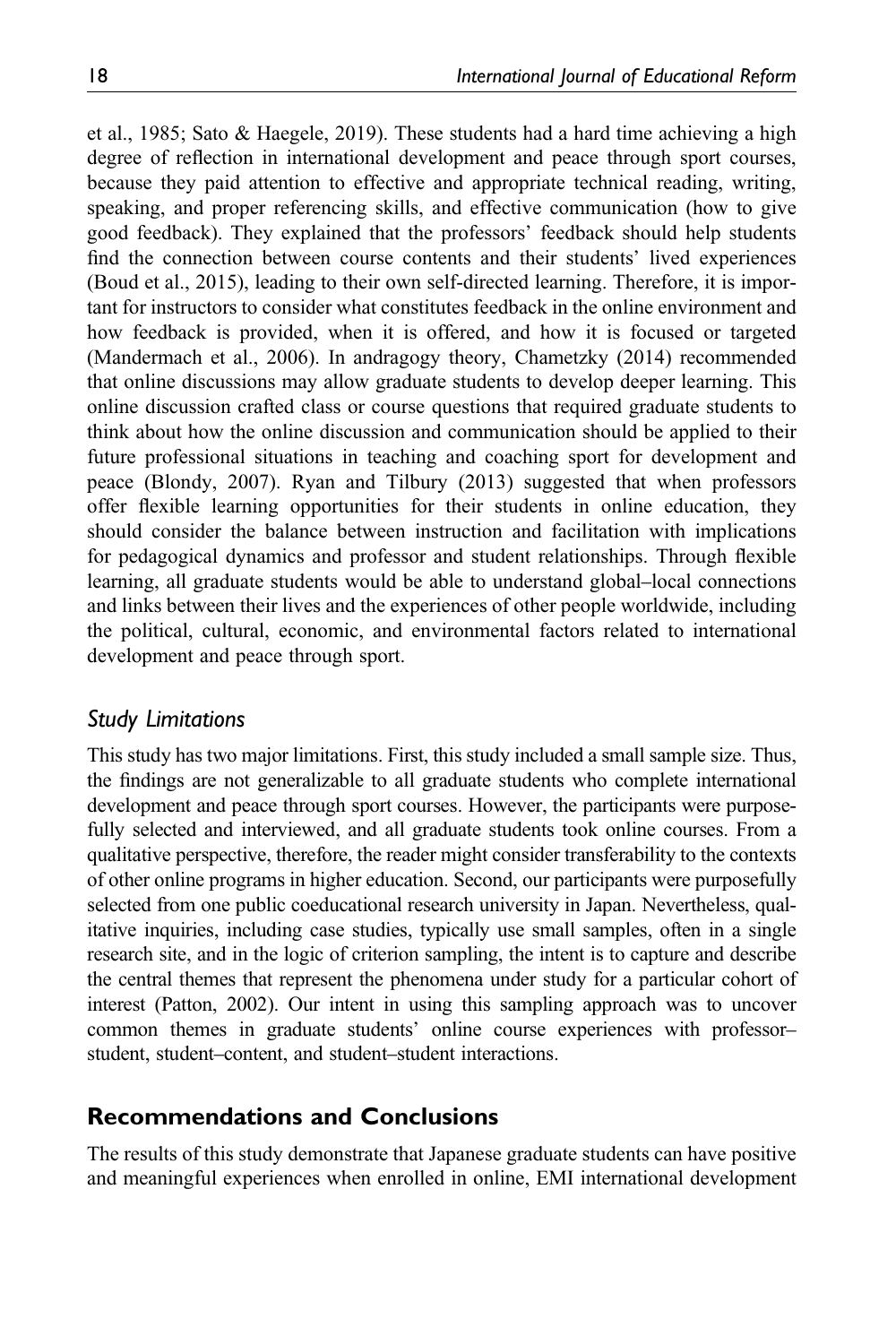and peace through sport course work. However, a number of concerns (including language barriers, course content delivery, and feedback) were raised. Based on those concerns, the following recommendations are intended to enhance the quality of international development and peace through sport online course experiences for Japanese graduate students.

First, Japanese graduate students should be encouraged to practice a new paradigm, which might lead them to experience various cultural and contextual conflicts or dilemmas over academic and social learners (Yakunina et al., 2013). They must be taught how to take initiative and reframe learning stressors as opportunities for personal growth. Yakunina et al. (2013) suggest active coping strategies that may be valuable and beneficial for Japanese graduate students. For example, the university could find international students who can serve as English language mentors or tutor partners to allow the Japanese graduate students to develop their English language abilities (Sato & Miller, 2021).

Second, in order to increase graduate students' motivation, the online course should continuously focus on student-centered work including group activities. With these types of practices (e.g., creating online bulletin board discussions and online feedback rubrics), it is the responsibility of the professors to determine how the learning occurs. It is the responsibility of each graduate student to determine the degree to which they contribute (Hannafin et al., 2009) in order to complete their group projects successfully. By exchanging ideas as they progress through the exercise, they can understand course material more thoroughly (Kaifi et al., 2012) and engage meaningfully with their classmates.

Lastly, when the professors develop online courses, they need to take into account the characteristics of their students' academic backgrounds, including their research interests, focus areas, the age and gender of the students, and amount prior online learning experience (Richardson & Newby, 2006). These findings may facilitate the professor's plan for the use of scaffolds and other online learning aids that enhance their students' learning. Stoney and Oliver (1999) suggest that a well-designed studentcentered program leads to increased student cognitive engagement and levels of higher order thinking (the ability to reflect on the learning experience and incorporate new knowledge with preexisting knowledge).

To better support Japanese graduate students' online learning, this study encourages academic departments, administrators, and faculty to better design appropriate courses and online activities. This will contribute to a greater appreciation of the richness of sport development and peace and to meaningful academic and social experiences available at Japanese universities for graduate students.

#### Declaration of Conflicting Interests

The author(s) declared no potential conflicts of interest with respect to the research, authorship, and/or publication of this article.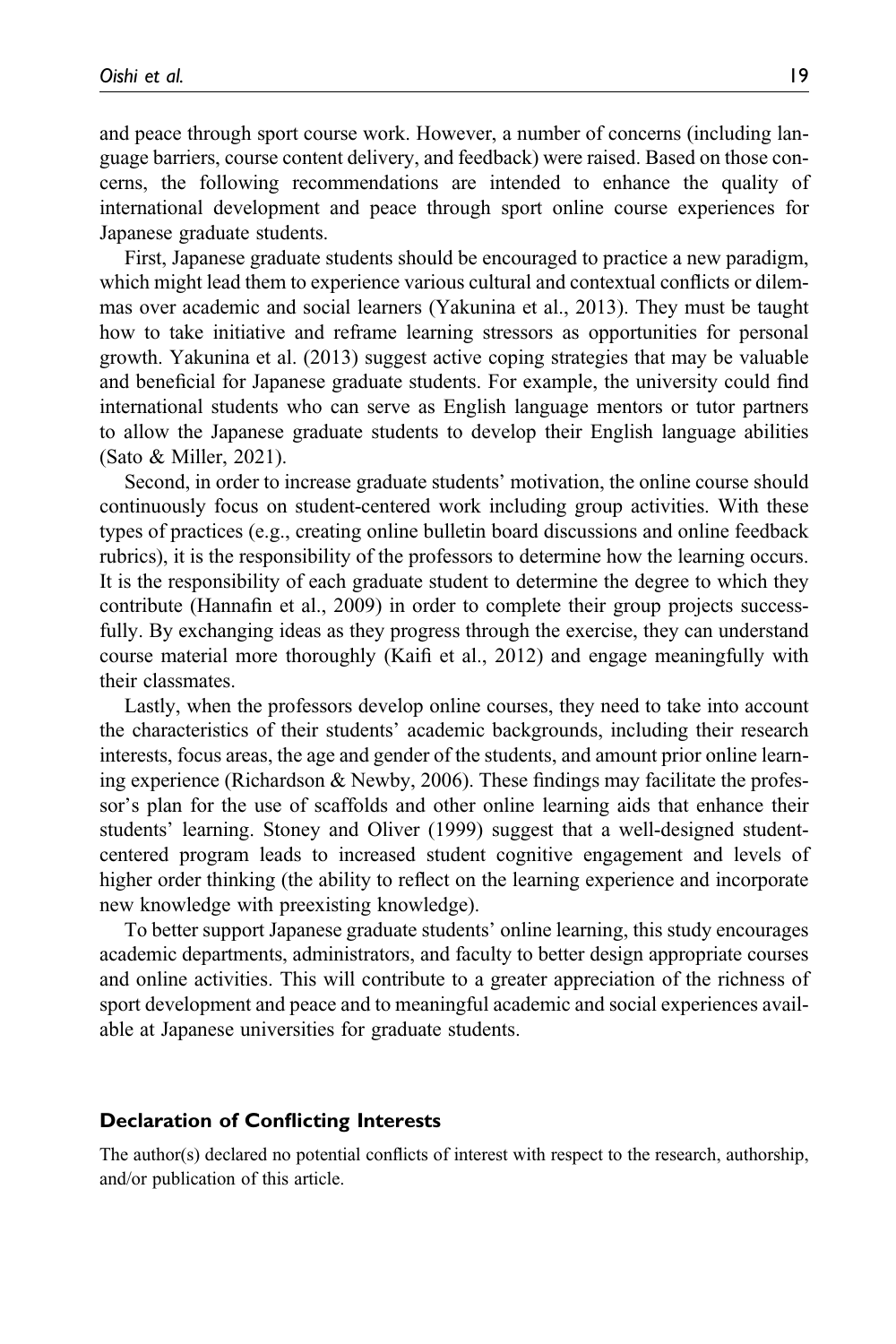## Funding

The author(s) received no financial support for the research, authorship, and/or publication of this article.

### ORCID iDs

Junko Oishi **D** <https://orcid.org/0000-0002-9749-9906> Takahiro Sato D <https://orcid.org/0000-0003-3358-0809> Satbyul Estella Kim **b** <https://orcid.org/0000-0002-7193-9694>

## **References**

- Alfehaid, A. (2018). Using English as medium of instruction in a Saudi university: Experiences and implications. Asian EFL Journal, 20(12), 60–101. [https://www.asian-e](https://www.asian-efl-journal.com/main-editions-new/volume-20-issue-12-2-december-2018-quarterly-journal/index.htm)fl-journal.com/ [main-editions-new/volume-20-issue-12-2-december-2018-quarterly-journal/index.htm](https://www.asian-efl-journal.com/main-editions-new/volume-20-issue-12-2-december-2018-quarterly-journal/index.htm)
- Alkahtani, M-A. (2021). E-learning for students with disabilities during COVID-19: Faculty attitude and perception. SAGE Open, 1–15. [https://journals.sagepub.com/doi/pdf/10.1177/](https://doi.org/https://journals.sagepub.com/doi/pdf/10.1177/21582440211054494) [21582440211054494](https://doi.org/https://journals.sagepub.com/doi/pdf/10.1177/21582440211054494)
- Anderson, T., Rourke, L., Garrison, D., & Archer, W. (2001). Assessing teaching presence in a computer conferencing context. Journal of Asynchronous Learning, 5(2), 1–17. [https://doi.](https://doi.org/10.24059/olj.v5i2.1875) [org/10.24059/olj.v5i2.1875](https://doi.org/10.24059/olj.v5i2.1875)
- Arbaugh, J. B., & Benbunan-Finch, R. (2006). An investigation of epistemological and social dimensions of teaching in online learning environments. Academy of Management Learning & Education, 5(4), 435–447.<https://doi.org/10.5465/amle.2006.23473204>
- Banville, D., Desrosiers, P., & Genet-Volet, Y. (2000). Translating questionnaires and inventories using a cross-cultural translation technique. Journal of Teaching in Physical Education, 19(3), 374–387.<https://doi.org/10.1123/jtpe.19.3.374>
- Blom, K., Tarkian Tillgren, H., Wiklund, T., Danlycke, E., Forssén, M., Söderström, A., Johansson, R., Hesser, H., Jernelöv, S., Lindefors, N., Andersson, G., & Kaldo, V. (2015). Internet-vs. Group-delivered cognitive behavior therapy for insomnia: A randomized controlled non-inferiority trial. Behaviour Research & Therapy, 70, 47–55. [https://](https://doi.org/10.1016/j.brat.2015.05.002) [doi.org/10.1016/j.brat.2015.05.002](https://doi.org/10.1016/j.brat.2015.05.002)
- Blondy, L. C. (2007). Evaluation and application of andragogical assumptions to the adult online learning environment. Journal of Interactive Online Learning, 6(2), 116–130. [https://www.](https://www.ncolr.org/jiol/issues/pdf/6.2.3.pdf) [ncolr.org/jiol/issues/pdf/6.2.3.pdf](https://www.ncolr.org/jiol/issues/pdf/6.2.3.pdf)
- Boeije, H. R. (2010). Analysis in qualitative research. Sage.
- Boud, D., Keogh, R., & Walker, D. (1985). Reflection: Turning experience into learning. Kogan Page.
- Boud, D., Lawson, R., & Thompson, D. G. (2015). The calibration of student judgement through self-assessment: Disruptive effects of assessment patterns. Higher Education Research  $\&$ Development, 34(1), 45–59.<https://doi.org/10.1080/07294360.2014.934328>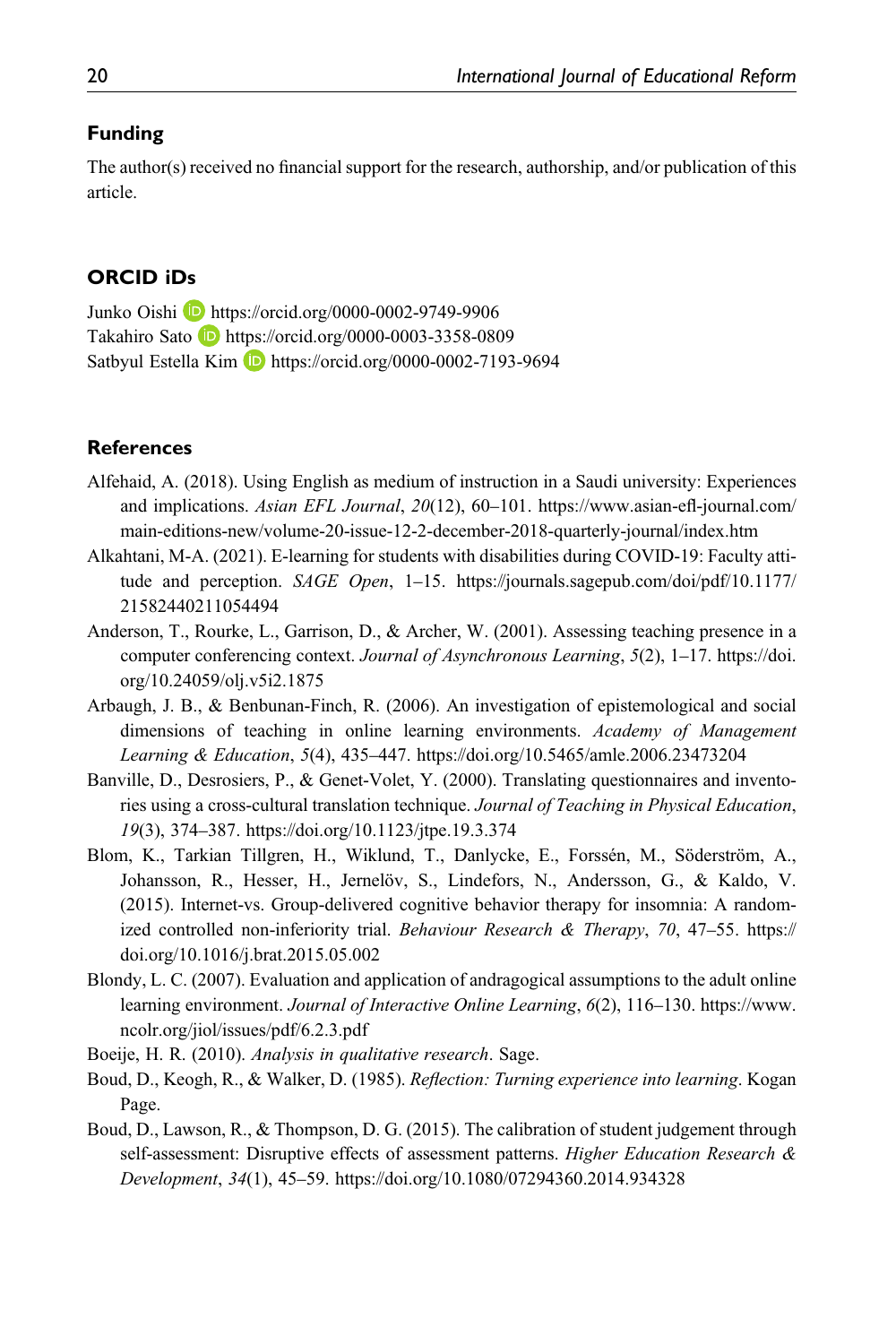- Bradford, A. (2016). Toward a typology of implementation challenges facing English-Medium instruction in higher education: Evidence from Japan. Journal of Studies in International Education, 20(4), 339–356.<https://doi.org/10.1177/1028315316647165>
- Brookhart, S. (2008). Feedback that fits. Educational Leadership, 65(4), 54–59. [https://www.](https://www.ascd.org/el/articles/feedback-that-fits) [ascd.org/el/articles/feedback-that-](https://www.ascd.org/el/articles/feedback-that-fits)fits
- Brown, H. (2014). Contextual factors driving the growth of undergraduate English-medium instruction programmes at universities in Japan. The Asian Journal of Applied Lingusitics, 1(1), 50–63. [https://www.academia.edu/6581867/Contextual\\_Factors\\_Driving\\_the\\_Growth\\_](https://www.academia.edu/6581867/Contextual_Factors_Driving_the_Growth_of_Undergraduate_English_Medium_Instruction_Programs_at_Universities_in_Japan) [of\\_Undergraduate\\_English\\_Medium\\_Instruction\\_Programs\\_at\\_Universities\\_in\\_Japan](https://www.academia.edu/6581867/Contextual_Factors_Driving_the_Growth_of_Undergraduate_English_Medium_Instruction_Programs_at_Universities_in_Japan)
- Brown, H. (2018). English-medium instruction in Japanese universities: History and perspectives. In P. Clements, A. Krause, & P. Bennett (Eds.), Language teaching in a global age: Shaping the classroom, shaping the world. JALT.
- Bryan, C. (2014). Approaches to delivering online programs in kinesiology. Kinesiology Review, 3(4), 200–208.<https://doi.org/10.1123/kr.2014-0056>
- Burke, L. (2020). Moving into the long term. [https://www.insidehighered.com/digital](https://www.insidehighered.com/digital-learning/article/2020/10/27/long-term-online-learning-pandemic-may-impact-students-well)[learning/article/2020/10/27/long-term-online-learning-pandemic-may-impact-students](https://www.insidehighered.com/digital-learning/article/2020/10/27/long-term-online-learning-pandemic-may-impact-students-well)[well](https://www.insidehighered.com/digital-learning/article/2020/10/27/long-term-online-learning-pandemic-may-impact-students-well)
- Carr-Chellman, A., & Duchastel, P. (2000). The ideal online course. British Journal of Educational Technology, 31(3), 229–241.<https://doi.org/10.1111/1467-8535.00154>
- Chametzky, B. (2014). Andragogy and engagement in online learning: Tenets and solutions. Creative Education, 5, 813–821.<https://doi.org/10.4236/ce.2014.510095>
- Chou, M. (2018). Speaking anxiety and strategy use for learning English as a foreign language in full and partial English-medium instruction contexts. TESOL Quarterly, 52, 611-633. <https://doi.org/10.1002/tesq.455>
- Cross, S. E. (1995). Self-construals, coping, and stress in cross-cultural adaptation. Journal of Cross-Cultural Psychology, 26(6), 673–697.<https://doi.org/10.1177/002202219502600610>
- Dearden, J. (2014). *English as a medium of instruction –A growing global phenomenon*. [https://](https://www.teachingenglish.org.uk/article/english-a-medium-instruction-%E2%80%93-a-growing-global-phenomenon) [www.teachingenglish.org.uk/article/english-a-medium-instruction-%E2%80%93-a-growing](https://www.teachingenglish.org.uk/article/english-a-medium-instruction-%E2%80%93-a-growing-global-phenomenon)[global-phenomenon](https://www.teachingenglish.org.uk/article/english-a-medium-instruction-%E2%80%93-a-growing-global-phenomenon)
- Dicicco-Bloom, B., & Crabtree, B. F. (2006). The qualitative research interview. Medical Education, 40, 314–321.<https://doi.org/10.1111/j.1365-2929.2006.02418.x>
- Duff, A. (2004). Understanding academic performance and progression of first-year accounting and business economics undergraduates: The role of approaches to learning and prior academic achievement. Accounting Education, 13(4), 409–430. [https://doi.org/10.1080/](https://doi.org/10.1080/0963928042000306800) [0963928042000306800](https://doi.org/10.1080/0963928042000306800)
- Ekblaw, R. (2016). Effective use of group projects in online learning. Contemporary Issues in Education Research (CIER), 9(3), 121–128. [https://doi.org/10.19030/cier.](https://doi.org/10.19030/cier.v9i3.9707) [v9i3.9707](https://doi.org/10.19030/cier.v9i3.9707)
- Fidishun, D. (2012). Andragogy and technology: Integrating adult learning theory as we teach with technology (Conference Proceeding Article). Pennsylvania State University Scholarsphere. [https://scholarsphere.psu.edu/](https://scholarsphere.psu.edu/files/8s45q881f)files/8s45q881f
- Forrest, S., & Peterson, T. (2006). It's called andragogy. Academy of Management Learning & Education, 5(1), 113–122.<https://doi.org/10.5465/amle.2006.20388390>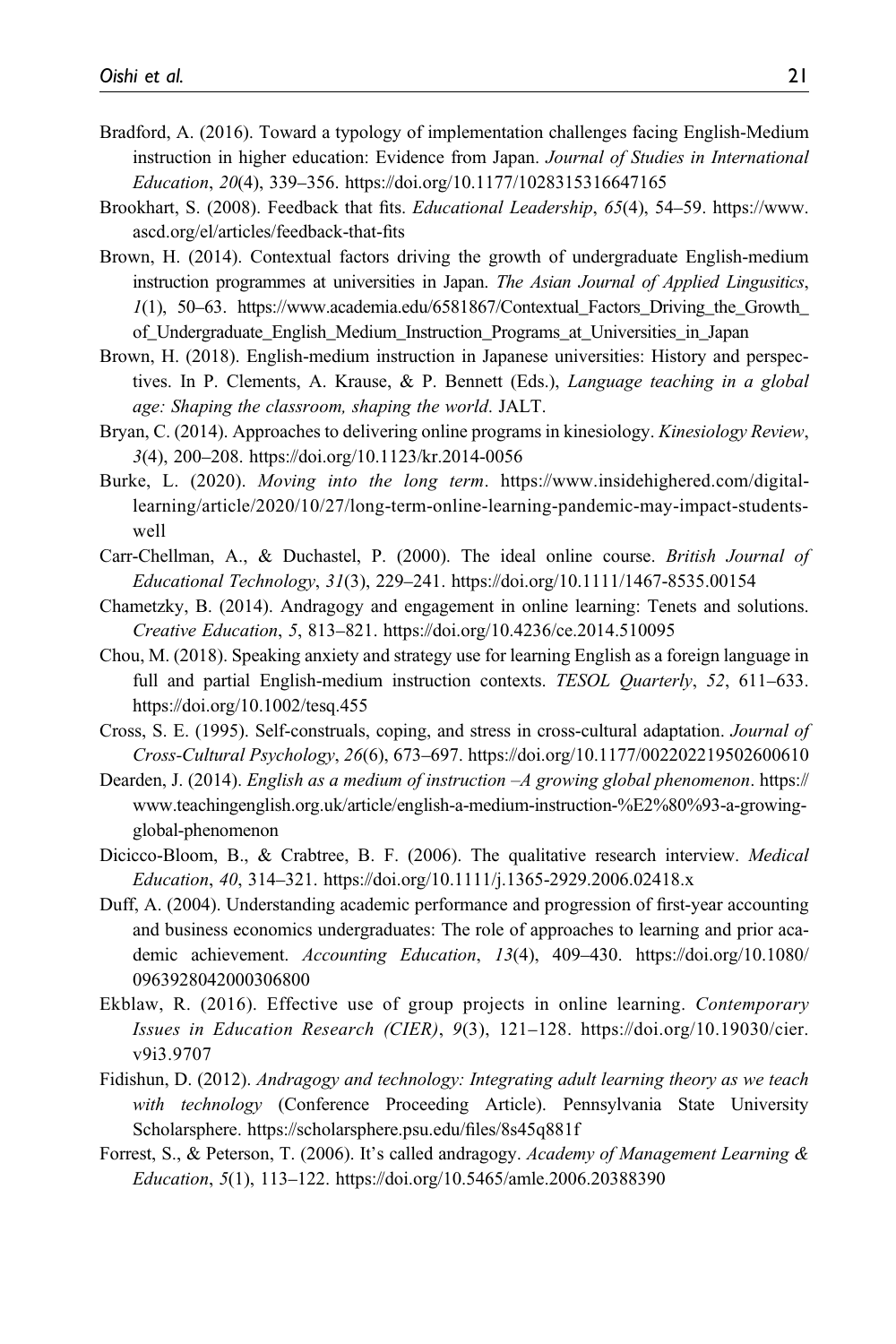- Gadais, T. (2019). Sport for development and peace: Current perspectives of research. In D. A. Marinho (Ed.), Sports science and human health-different approaches. IntechOpen.
- Gay, L. R. (1996). *Educational research: Competencies for analysis and application* (5th ed.). Prentice-Hall.
- Glaser, B., & Strauss, A. (1967). The discovery of grounded theory: Strategies for qualitative research. Sociology Press.
- Gorsky, P., & Blau, I. (2009). Online teaching effectiveness: A tale of two instructors. International Review of Research in Open and Distance Learning, 10(3), 1–27. [https://](https://doi.org/10.19173/irrodl.v10i3.712) [doi.org/10.19173/irrodl.v10i3.712](https://doi.org/10.19173/irrodl.v10i3.712)
- Grant, C., & Osanloo, A. (2014). Understanding, selecting, and interacting a theoretical framework in dissertation research: Creating the blueprint for your "house". Administrative Issues Journal: Connecting Education, Practice, and Research, 4(2), 12–26. [https://doi.org/10.](https://doi.org/10.5929/2014.4.2.9) [5929/2014.4.2.9](https://doi.org/10.5929/2014.4.2.9)
- Hancock, M., Lyras, A., & Ha, J.-P. (2013). Sport for development programmes for girls and women: A global assessment. Journal of Sport for Development, 1(1), 15–24. [https://jsfd.](https://jsfd.files.wordpress.com/2020/08/hancock.sfd_.for_.girls_.and_.women_.pdf) fi[les.wordpress.com/2020/08/hancock.sfd\\_.for\\_.girls\\_.and\\_.women\\_.pdf](https://jsfd.files.wordpress.com/2020/08/hancock.sfd_.for_.girls_.and_.women_.pdf)
- Hannafin, M. J., Hannafin, K. M., & Gabbitas, B. (2009). Reexamining cognition during studentcentered, web-based learning. Educational Technology Research and Development, 57, 767–785.<https://doi.org/10.1007/s11423-009-9117-x>
- Kaifi, B. A., Nafei, W. A., Khanfar, N. M., & Kaifi, M. M. (2012). A multi-generational workforce: Managing and understanding millennials. International Journal of Business & Management, 7(24), 88–93.<https://doi.org/10.5539/ijbm.v7n24p88>
- Kang, K. I. (2018). English-medium instruction policies in South Korean higher education. Working Papers in Educational Linguistics, 33(1), 31–52. [https://repository.upenn.edu/](https://repository.upenn.edu/wpel/vol33/iss1/2) [wpel/vol33/iss1/2](https://repository.upenn.edu/wpel/vol33/iss1/2)
- Kearsley, G. (2010). Andragogy (M. Knowles). The theory into practice database. [http://tip.](http://tip.psychology.org) [psychology.org](http://tip.psychology.org)
- Knowles, M. S. (1975). Self-directed learning: A guide for learners and teachers. Associated Press.
- Knowles, M. S. (1980). How do you get people to be self-directed learners? Training and Development, 34(5), 96–99.
- Knowles, M. S. (1989). The making of an adult educator. Jossey-Bass.
- Knowles, M. S., Holton, E. F., & Swanson, R. A. (2005). The adult learner (6th ed.). Elsevier Butterworth-Heinemann.
- Mandermach, B. J., Gonzales, R. M., & Garrett, A. L. (2006). An examination of online instructor presence via threaded discussion participation. Journal of Online Learning and Teaching, 2(4), 248–260.<https://jolt.merlot.org/vol2no4/mandernach.pdf>
- Meho, L. I. (2006). E-mail interviews in qualitative research: A methodological discussion. *Journal* of the American Society for Information Science and Technology, 57(10), 1284–1295. [https://](https://doi.org/10.1002/asi.20416) [doi.org/10.1002/asi.20416](https://doi.org/10.1002/asi.20416)
- MEXT. (2017). Daigaku ni okeru kyouikunaiyou to no kaikakujokyou (Heisei 28 nen ban) [Regarding the current situation of educational contents at universities (as of 2015)]. [http://www.mext.go.jp/a\\_menu/koutou/daigaku/04052801/1398426.htm](http://www.mext.go.jp/a_menu/koutou/daigaku/04052801/1398426.htm)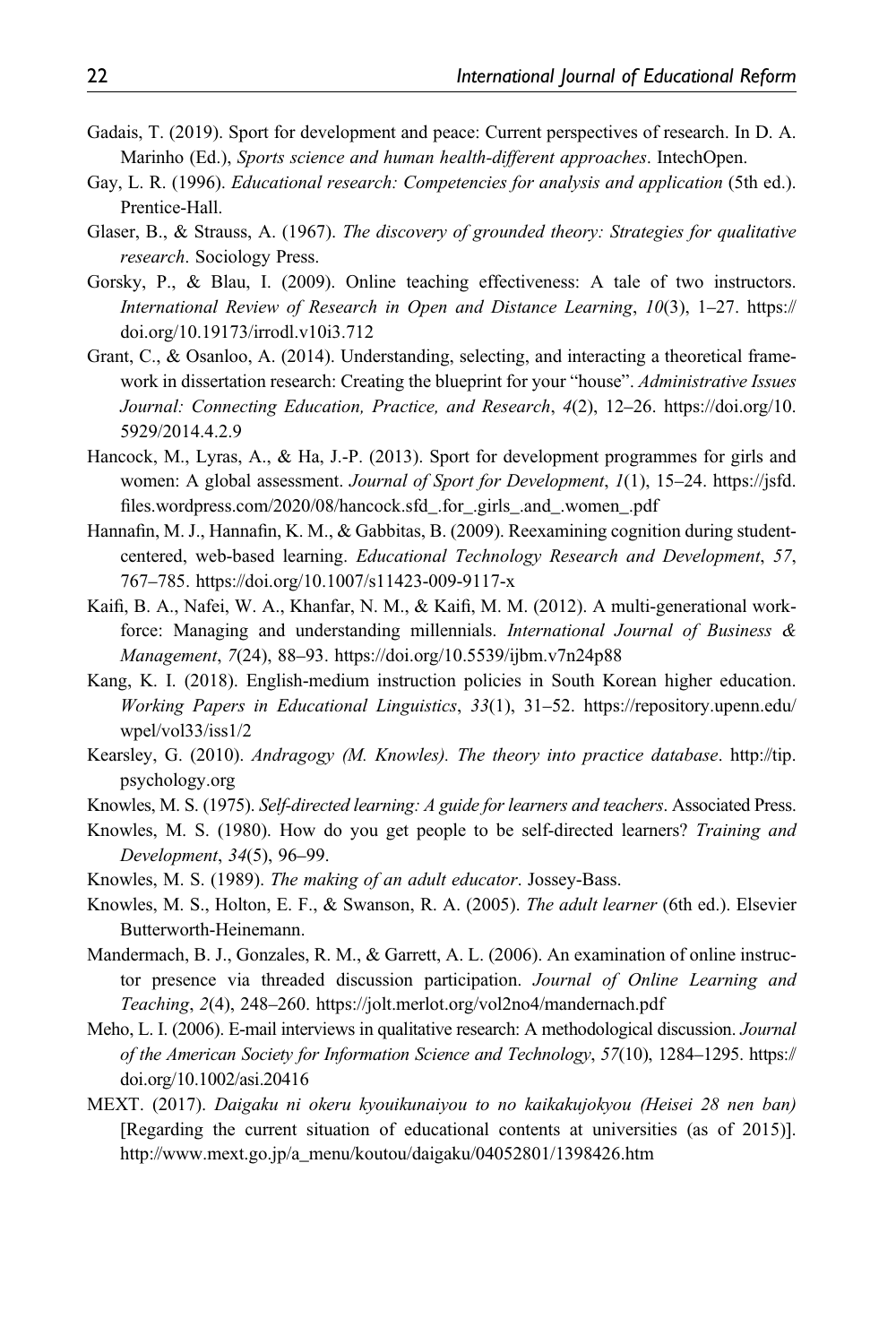- Miller, R. T., & Pessoa, S. (2017). Integrating writing at an American branch campus in Qatar: Challenges, adaptations, & recommendations. In L. Arnold, A. Nebel, & L. Ronesi (Eds.), Emerging writing research from the Middle East-North Africa region (pp. 175–200). University Press of Colorado.
- Norman, G. R., & Schmidt, H. G. (1992). The psychological basis of problem-based learning: A review of the evidence. Academic Medicine, 67(9), 557–565. [https://doi.org/10.1097/](https://doi.org/10.1097/00001888-199209000-00002) [00001888-199209000-00002](https://doi.org/10.1097/00001888-199209000-00002)
- Palloff, R. M., & Pratt, K. (1999). Building learning communities in cyberspace: Effective strategies for the online classroom. Jossey-Bass.
- Patton, M. Q. (2002). Qualitative evaluation and research methods (3rd ed.). Sage.
- Peters, O. (2003). Learning with new media in distance education. In M. G. Moore & W. G. Anderson (Eds.), Handbook of distance education (pp. 87–112). Elbaum.
- Platt, C. A., Raile, A. N. W., & Yu, N. (2014). Virtually the same? Student perceptions of the equivalence of online classes vs. face-to-face classes. Journal of Online Learning and Teaching, 10(3), 489–503. [https://jolt.merlot.org/vol10no3/Platt\\_0914.pdf](https://jolt.merlot.org/vol10no3/Platt_0914.pdf)
- Rapanta, C., Botturi, L., Goodyear, P., Guardia, L., & Koole, M. (2020). Online university teaching and during and after the COVID-19 crisis: Refocusing teacher presence and learning activity. Postdigital Science and Education, 2, 923–945. [https://doi.org/10.](https://doi.org/10.1007/s42438-020-00155-y) [1007/s42438-020-00155-y](https://doi.org/10.1007/s42438-020-00155-y)
- Rice, M., & Carter, R. A.Jr. (2015). When we talk about compliance, it's because we lived it: Online educators' experiences supporting students with disabilities. Online Learning, 19(5), 18–36.<https://doi.org/10.24059/olj.v19i5.581>
- Richardson, J. C., & Newby, T. (2006). The role of students' cognitive engagement in online learning. The American Journal of Distance Education, 20(1), 23–37. [https://doi.org/10.](https://doi.org/10.1207/s15389286ajde2001_3) [1207/s15389286ajde2001\\_3](https://doi.org/10.1207/s15389286ajde2001_3)
- Ryan, A., & Tilbury, D. (2013). Flexible pedagogies: New pedagogical ideas. Higher Education Academy, York.
- Sato, T., Ellison, D., & Tsuda, E. (2019). Physical education major students' learning outcomes in Kinesiology online courses. The Physical Educator, 76(2), 438–464. [https://doi.org/10.](https://doi.org/10.18666/TPE-2019-V76-I2-8837) [18666/TPE-2019-V76-I2-8837](https://doi.org/10.18666/TPE-2019-V76-I2-8837)
- Sato, T., & Haegele, J. A. (2017). Professional development in adapted physical education with graduate web-based professional learning. Physical Education & Sport Pedagogy, 22(6), 618–631.<https://doi.org/10.1080/17408989.2017.1310832>
- Sato, T., & Haegele, J. A. (2019). Physical education pre-service teachers' academic and social engagement in online kinesiology course. Journal of Digital Learning in Teacher Education, 35(3), 181–196.<https://doi.org/10.1080/21532974.2019.1619108>
- Sato, T., Haegele, J. A., & Foot, R. (2017). Developing online graduate coursework in adapted physical education utilizing andragogy theory. Quest (Grand Rapids, Mich ), 69(4), 453–466. [https://](https://doi.org/10.1080/00336297.2017.1284679) [doi.org/10.1080/00336297.2017.1284679](https://doi.org/10.1080/00336297.2017.1284679)
- Sato, T., & Hodge, S. R. (2015). Japanese Exchange students' academic and social struggles at an American university. Journal of International Students, 5(3), 208–227. [https://doi.org/10.](https://doi.org/10.32674/jis.v5i3.417) [32674/jis.v5i3.417](https://doi.org/10.32674/jis.v5i3.417)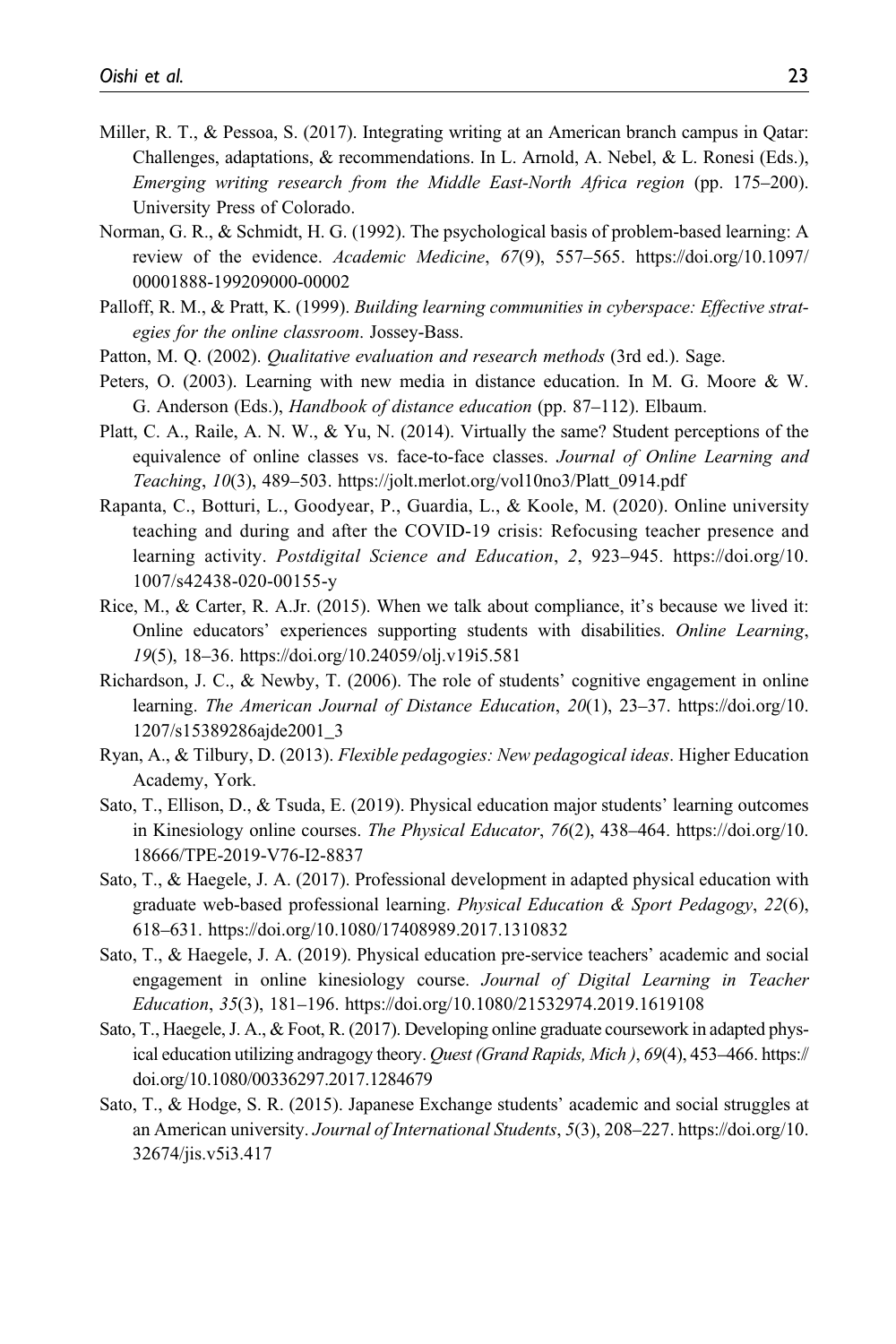- Sato, T., & McKay, C. (2020). Japanese Physical education graduate students' learning about research skill development. Curriculum Studies in Health and Physical Education, 11(1), 34–49.<https://doi.org/10.1080/25742981.2019.1685898>
- Sato, T., & Miller, R. T. (2021). American Undergraduate students' experiences in conversational partnerships with Chinese international students. Journal of International Students, 11(1), 81–102.<https://doi.org/10.32674/jis.v11i1.1618>
- Sauzier-Uchida, E. (2017). The practice of teaching English to prepare Japanese students for English-Medium instruction courses in an era of global competition for knowledge (WINPEC Working Paper Series, E1617). [https://www.waseda.jp/fpse/winpec/assets/](https://www.waseda.jp/fpse/winpec/assets/uploads/2017/03/No.E1617auzierUchida_0321.pdf) [uploads/2017/03/No.E1617auzierUchida\\_0321.pdf](https://www.waseda.jp/fpse/winpec/assets/uploads/2017/03/No.E1617auzierUchida_0321.pdf)
- Schlosser, L. A., & Simonson, M. (2009). Distance education: Definition and glossary of terms (3rd ed.). U.S. Information Age Publishing.
- Seidman, I. (1998). *Interviewing as qualitative research: A guide for researchers in education* and the social sciences (2nd ed.). Teacher College Press.
- Stein, B. S., Littlefield, J., Bransford, J. D., & Persampieri, M. (1984). Elaboration and knowledge acquisition. Memory and Cognition, 12, 522–529. [https://doi.org/10.3758/](https://doi.org/10.3758/BF03198315) [BF03198315](https://doi.org/10.3758/BF03198315)
- Stoney, S., & Oliver, R. (1999). Can higher order thinking and cognitive engagement be enhanced with multimedia? Interactive Multimedia Electric Journal of Computer-Enhanced Learning, 2(7).<http://imej.wfu.edu/articles/1999/2/07/index.asp>.
- Street, B. V. (2005). At last: Recent applications of new literacy studies in educational contexts. Research in the Teaching English, 39(4), 417–427.<https://www.jstor.org/stable/40171646>
- Taylor, D. C. M., & Hamdy, H. (2013). Adult learning theories: Implications for learning and teaching in medical education: AMEE guide No. 83. Medical Teacher, 35(11), e1561– e1572.<https://doi.org/10.3109/0142159X.2013.828153>
- The Mainichi. (2020). Japan university lectures worry over crumbling class quality as virus forces courses online.<https://mainichi.jp/english/articles/20200509/p2a/00m/0na/002000c>
- Tsuneyoshi, R. (2005). Internationalization strategies in Japan: The dilemmas and possibilities of study abroad programs using English. Journal of Research in International Education, 4(1), 65–86.<https://doi.org/10.1177/1475240905050291>
- Tonks, D., Kimmons, R., & Mason, S. L. (2021). Motivations among special education students and their parents for switching to an online school: Survey responses and emergent themes. Online Learning, 25(2), 171–189.<https://doi.org/10.24059/olj.v25i2.2141>
- Tung, W. (2011). Acculturative stress and help-seeking behaviors among international students. Home Health Care Management & Practice, 23(5), 383–385. [https://doi.org/10.1177/](https://doi.org/10.1177/1084822311405454) [1084822311405454](https://doi.org/10.1177/1084822311405454)
- Tweedell, C. B. (2000, October). A theory of adult learning and implications for practice [Paper presentation]. The meeting of the Midwest Educational Research Association. Chicago, IL.
- UNICEF for every child 75. (2020). Keeping the world's children learning through COVID-19. <https://www.unicef.org/coronavirus/keeping-worlds-children-learning-through-covid-19>
- United Nations (2003). Sport for development and peace: Towards achieving the millennium development goals. United Nations Office on Sport for Development and Peace.